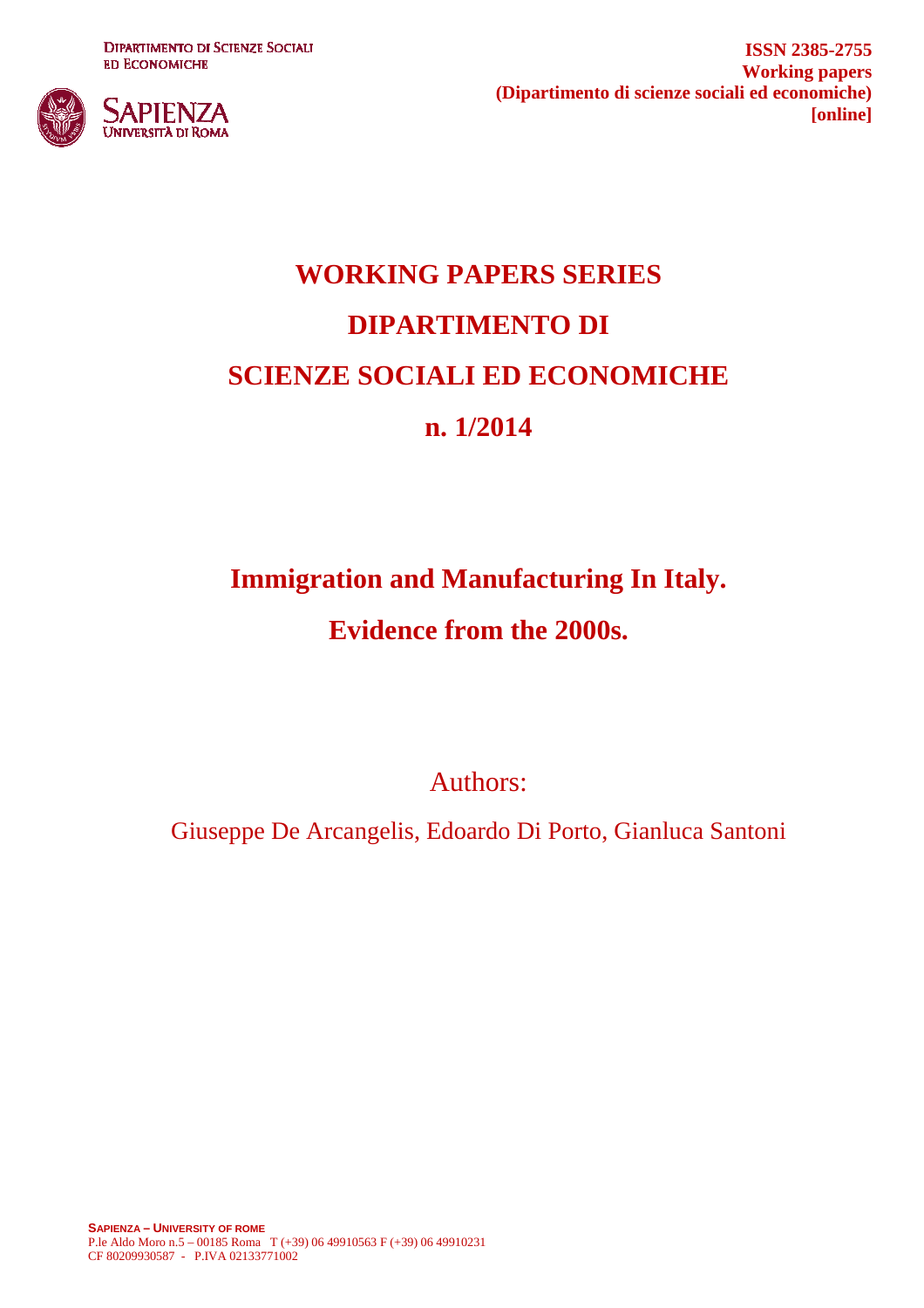## <span id="page-1-0"></span>Immigration and Manufacturing In Italy. Evidence from the 2000s<sup>∗</sup>

Giuseppe De Arcangelis† Edoardo Di Porto‡ Gianluca Santoni§

May 2014

#### Abstract

This paper tests the effect of an increase in the migration rate on manufacturing firms' performance at the local level. The model is estimated for the Italian economy during the recent years of rapid and varied migration (a threefold increase in the 1995-2006 and the presence of 189 nationalities). Firm performance is measured with common indexes (sales per worker and production per worker) at the firm level and then aggregated at different levels. In particular, we construct measures for both a representative (average) province-sector firm and a representative (average) province firm. By means of the sector data we are able to estimate the impact of migrants on high- and low-tech sectors, both in the level and in relative terms. We also consider migrants heterogeneity (in terms of characteristics of nationalities) in order to approximate the effect of high- and low-skill migrants.

Our results show that migrants' presence in the province positively affects firm's performance: a doubling of the migration ratio to provincial population raises sales per worker by 9-12 per cent on average. However, this increase is unevenly distributed and favors low-tech versus high-tech sectors. On the labor supply side, an increase in proxied relatively low-skill migrants favors low-tech sectors.

Keywords: Firm Performance, Sector Analysis, Rybczynski Effect, International Migration.

JEL Classification Codes: F22, C25.

<sup>∗</sup>We would like to thank Carlo Altomonte, Giulia Bettin, Paolo Giordani, Hubert Jayet, Fabio Mariani, Peter Neary, Gianmarco Ottaviano, Diego Puga, Cristina Tealdi and participants at the workshop "Production, R&D and Knowledge Offshoring: Economic Analyses and Policy Implications" and at various seminars. We kindly acknowledge financial support from Sapienza University of Rome (Ateneo Grant). The authors declare that they have no relevant or material financial interests that relate to the research described in this paper. The usual disclaimers apply.

<sup>†</sup>Dipartimento di Scienze Sociali ed Economiche, Sapienza University of Rome; e-mail: giuseppe.dearcangelis@uniroma1.it.

<sup>‡</sup>Dipartimento di Scienze Economiche e Statistiche, University of Naples Federico II; e-mail: edoardodiporto@yahoo.it.

<sup>§</sup> Institute of Economics, Scuola Superiore Sant'Anna, Pisa, Italy; e-mail: gianluca.santoni@sssup.it.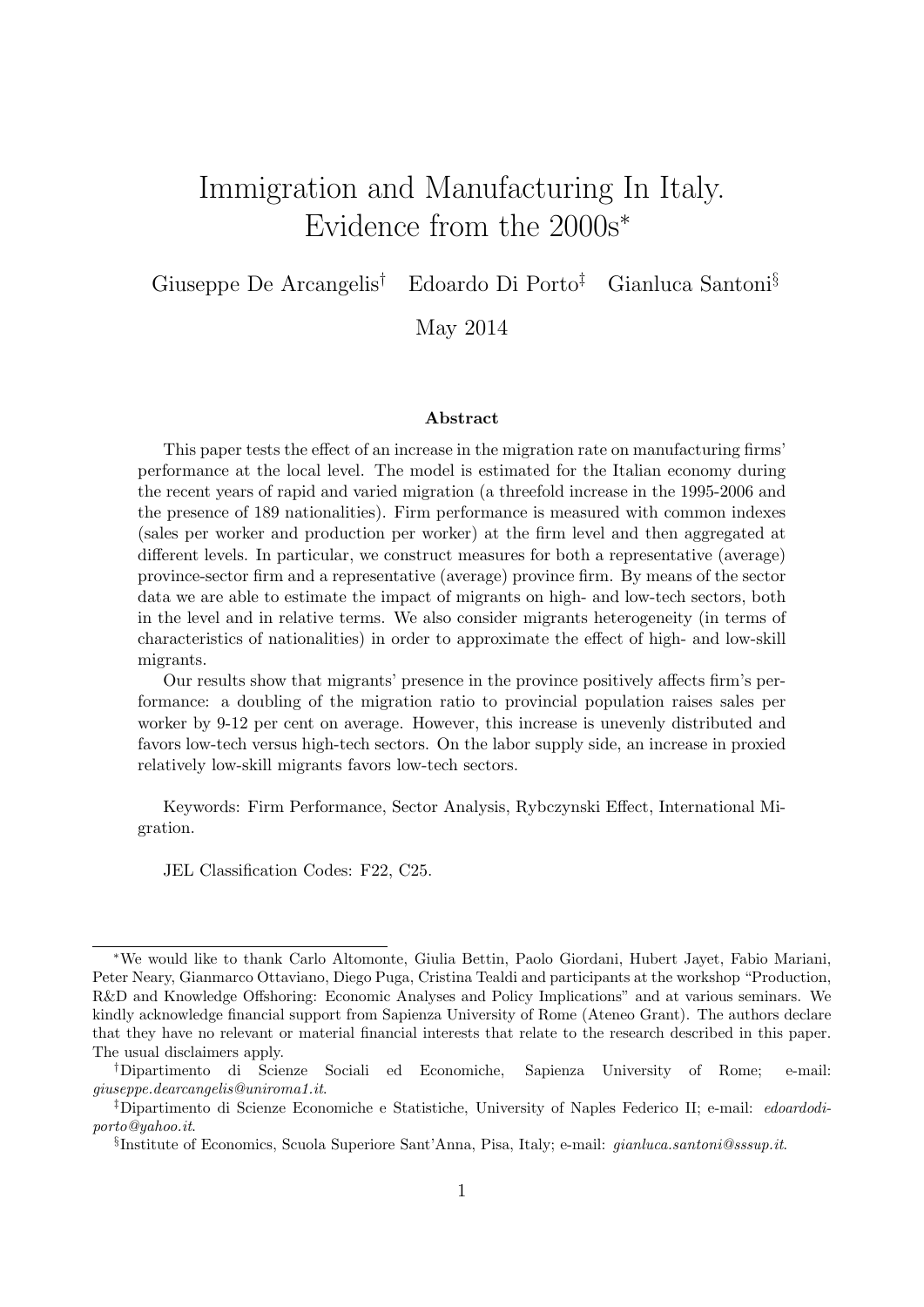#### 1 Introduction

The weight of foreign-born population on natives in developed countries has almost doubled on average starting in 1990, but with many different patterns among the various destination countries. Countries with a colonial past, for instance, showed a clear bias in the direction of their colonial ties.

When investigating the effects on destination countries, the public opinion has been mainly concerned on the impact in the domestic labor markets. Economists have been debating for almost two decades on the reaction of wages and natives' unemployment rates when the labor force increases due to immigration (see [Okkerse, 2008,](#page-28-0) for a recent review).

In the US there is now a large consensus that only the low-educated segment of the labor market may be affected.<sup>[1](#page-1-0)</sup> In Europe the effect is even more mitigated due to institutional differences with respect to North America.<sup>[2](#page-1-0)</sup>

Given the small change in wages, especially in case of Europe, then an ensuing question would be: what has been the effect of such a relevant inflow of new labor force?

If wages are not highly affected and the unemployment rate does not change that much, common wisdom would point to a change in production. In a one-sector model we would simply observe an increase in output, but in a two-sector model we should consider also possible recomposition effects.

In this paper the focus is on the effect of immigration on both firms' performance and the production structure of Italian manufacturing.

Did migrants' presence at the local level have an effect on the performance of manufacturing firms in the same area? Were all manufacturing sectors affected in the same way? In the theory of international trade the answer to this latter question is no since the Rybczynski theorem claims that, under the hypothesis of sticky wages, sectors whose production utilizes more

<sup>1</sup>Among the many articles on the subject, [Borjas](#page-26-0) [\(2003\)](#page-26-0) and [Borjas and Katz](#page-26-1) [\(2007\)](#page-26-1) found a significative effect on US wages, whereas [Card](#page-27-0) [\(2007\)](#page-27-0) does not confirm this finding. [Ottaviano and Peri](#page-28-1) [\(2012\)](#page-28-1) challenge the traditional approach by pointing at the imperfect substitution between natives and migrants in the detailed and fine segments (or cells) of the labor market.

<sup>2</sup>See [D'Amuri and Peri](#page-27-1) [\(2014\)](#page-27-1). They considered all segments of the European labor markets and not only the low-educated one, as in many other studies on the US.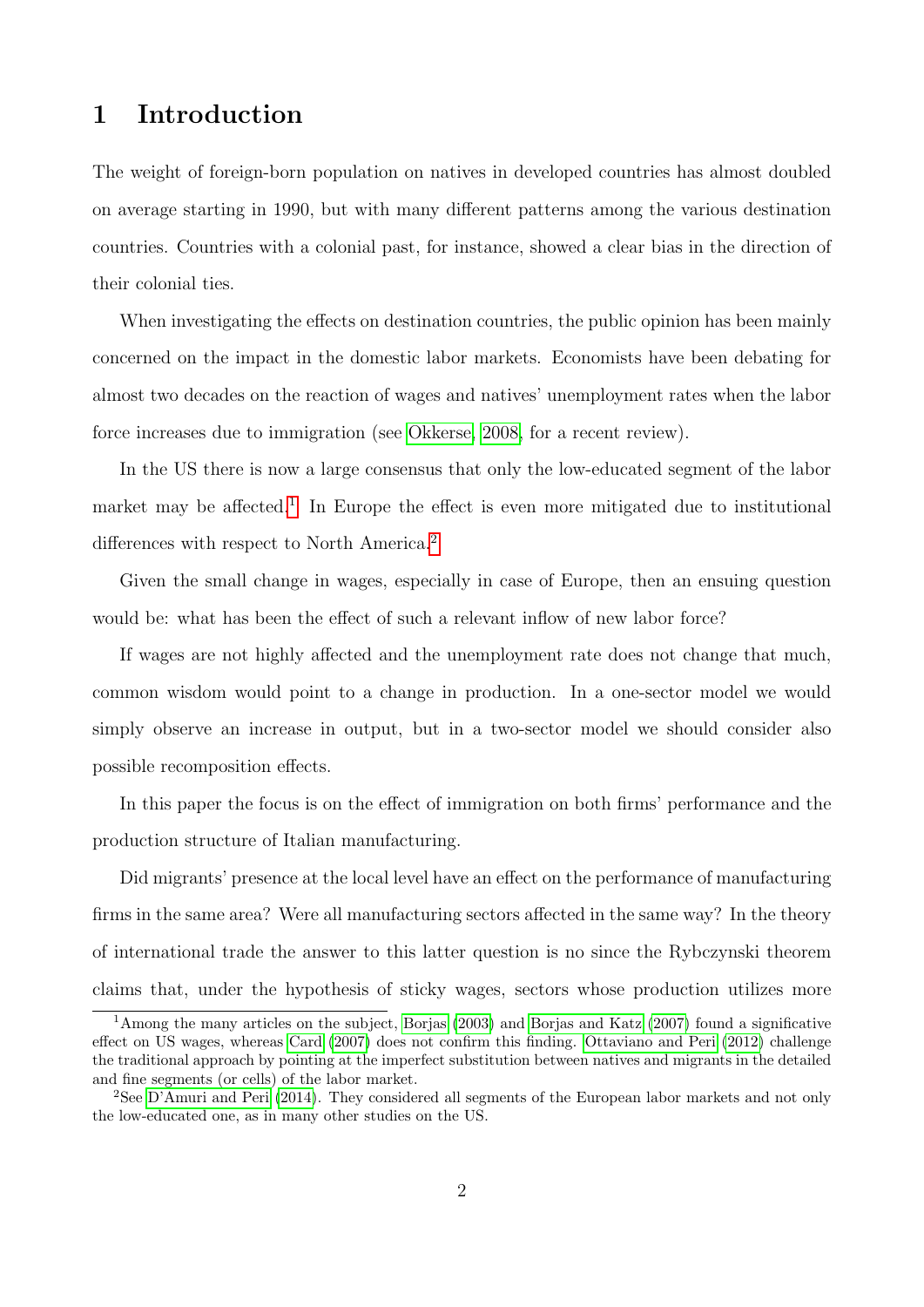intensively the labor services offered by migrants increase production relatively more than the other sectors.

We build upon this intuition and we contribute empirically to the debate in two ways. First, we want to uncover the effect of migrants' presence on the average performance of firms residing in the same area and in different sectors. Our a-priori is that the resource increase due to migration is not evenly distributed. Second, when we strictly consider the relative performance of firms in sectors that would use migrants more or less intensively, we expect to obtain a significant impact of the migration rate in favor of more labor-intensive sectors.

Previous studies that investigated the change in factor endowments implied by immigration and have considered two possible effects when wages are not affected, as in our case.

First, migration may induce firms to switch to techniques that are more complementary to the characteristics of the new labor force. For instance, [Hanson and Slaughter](#page-27-2) [\(2002\)](#page-27-2) considered the local effect in the US states between 1980 and 1990, whereas [Gandal et al.](#page-27-3) [\(2004\)](#page-27-3) analyzed the particular case of the sudden inflow of migrants from the former Soviet Union in Israel in 1990. Although the two cases are different in terms of types of immigration – typically low-skilled Mexicans in the former case, but high-skilled Russians in the latter – the authors conclude for a more relevant role of the changes in production techniques rather than the change in the production mix.<sup>[3](#page-1-0)</sup> Along the same line, [Lewis](#page-28-2)  $(2004)$  analyzed the large inflow of Cuban migrants in Miami through the Mariel boatlift and reached similar conclusions on the rate of technology adoption (i.e., towards less computer-based techniques in Miami with respect to similar cities in the US) rather than an effect in the industry mix.

Recent studies also emphasize the *type of change* in production techniques; in particular, whether there is an increase or a decrease in the capital-to-labor ratio. [Accetturo et al.](#page-26-2) [\(2012\)](#page-26-2) conclude for an increase in the ratio when using Italian manufacturing data at the firm level, whereas [Lewis](#page-28-3) [\(2011\)](#page-28-3) finds a tendency to slow the adoption of automated techniques in US metropolitan areas where migration has been more intense.

<sup>&</sup>lt;sup>3</sup>They relate their results to the debate on skill-biased technological change in the US, or *imported* skillbiased technological change in the case of Israel.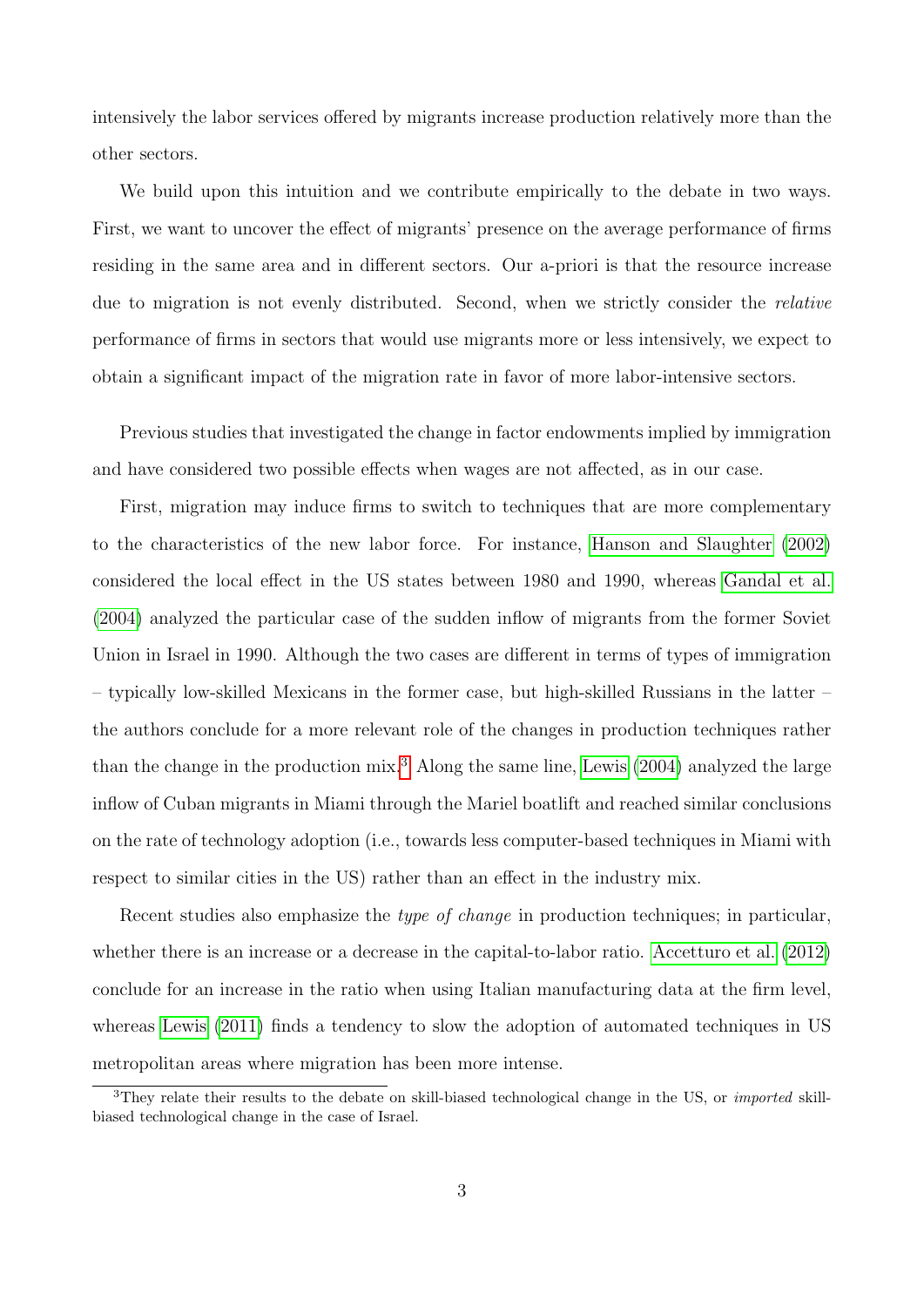Second, immigration may cause an effect in the production structure, but at a highly disaggregated level. [Card and Lewis](#page-27-4) [\(2007\)](#page-27-4) and [Card](#page-27-0) [\(2007\)](#page-27-0) find effects on the production structure, but claim that this occurs within sectors (or within firms) rather than between sectors. [Bettin et al.](#page-26-3) [\(2012\)](#page-26-3) find evidence of production recomposition in favor of low-skilled manufacturing when using firm-level data for the case of Italy, but only for the years 2001-2003.

More recent work has focused on the the composition of the labor force, which generally implies that migration increases the ratio of low-skilled to high-skilled workers.<sup>[4](#page-1-0)</sup> As recalled above, most contributions, like [Peri and Sparber](#page-28-4) [\(2009\)](#page-28-4) or [D'Amuri and Peri](#page-27-1) [\(2014\)](#page-27-1), are more interested in the effect of migration in the relative wage and use a one-sector model as a reference.

Besides the US and overall Europe, there have been recent studies on other specific coun-tries. González and Ortega [\(2011\)](#page-27-5) consider the case of Spain, which has some similarities to the Italian case because of the rapid and intense inflow of immigrants (from 4.8% to 10.8% of the population between 2001 and 2006). They find that the adjustment has occurred mainly in production techniques with firms located in the high-immigration regions employing relatively more unskilled labor than firms located in similar low-migration regions. [Dustmann](#page-27-6) [and Glitz](#page-27-6) [\(2014\)](#page-27-6) analyze the case of Germany with firm-level data and distinguish the effects of migration depending on whether we consider a traded or a nontraded sector. In the latter case, they find an effect on factor prices, whereas in traded sectors the adjustment occurs on both the output mix and the change in techniques, but mainly through the latter with firms taking advantage of the greater availability of low-skilled labor. The other important contribution by [Dustmann and Glitz](#page-27-6) [\(2014\)](#page-27-6) is the effect on the dynamics of entry and exit of heterogeneous firms as a consequence of the labor supply shock caused by immigration.

Finally, very recent work has been focusing also on the effect of migration on firm produc-tivity – e.g. [Peri](#page-28-5)  $(2012)$  – and on innovation – e.g. [Hunt and Gauthier-Loiselle](#page-27-7)  $(2010)$  and [Kerr and Lincoln](#page-28-6) [\(2010\)](#page-28-6). In some ways our estimates on the effect of migration on different

<sup>&</sup>lt;sup>4</sup>The excellent survey in [Lewis](#page-28-7) [\(2013\)](#page-28-7) shows the mathematical conditions required in the production function to marginalize the effect on capital and concentrate on the ratio low- to high-skilled labor as emphasized in the recent literature, e.g. [Ottaviano and Peri](#page-28-1) [\(2012\)](#page-28-1).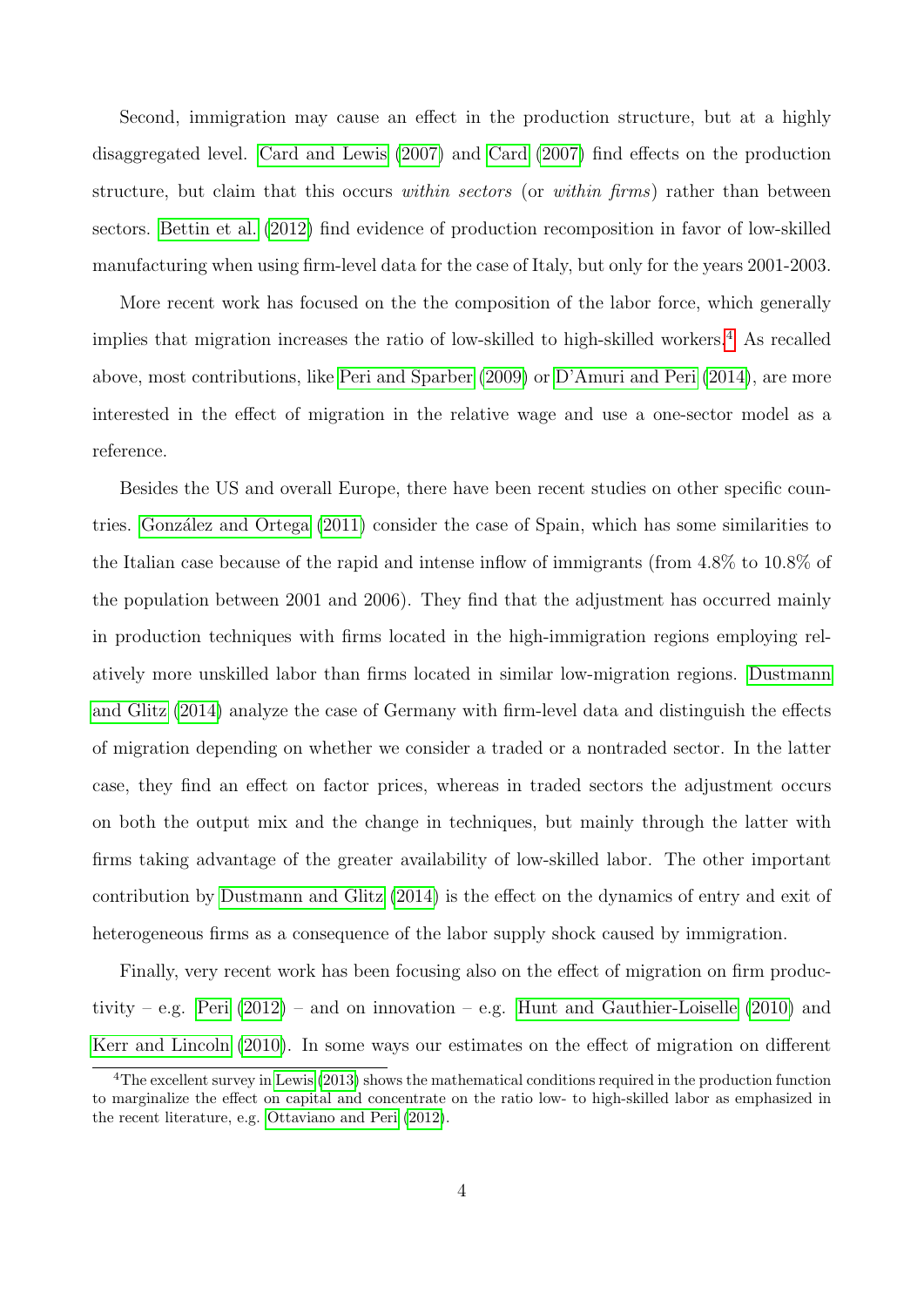measures of firm performance could be related to the former strand of literature.

Our investigation is performed for the Italian economy in the 2000s, which have been the years of the more intense immigration flows.

In this scenario Italy represents a particular case where the increase has been very intense and highly varied in terms of origin countries. Indeed, the presence of non native residents in Italy<sup>[5](#page-1-0)</sup> has risen from 1.3 million in 2002 to 4.4 million in 2013 and in terms of percentage of the total resident population has increased by more than a factor of three (from 2.3 per cent in 2002 to 7.4 per cent in 2013). Moreover, the immigration has been very diverse in terms of origin countries with the presence of more than 180 nationalities since 2005.

In this paper we exploit the territorial distribution of migrants and the economic structure of the most relevant firms residing in that same province. In particular, we evaluate the contribution of migration presence in the province to two different measures of firm performance. First, we estimate the effect of the provincial migration rate (i.e. the ratio of the number of migrants to the total province population) on some performance measures of both the average province firm and the average province-sector firm, i.e. with the detail of the sector where it operates. We dichotomize sectors between high-tech and low-tech sectors and evaluate whether migration has favored the latter ones by assuming that migration has relatively increased the endowment of low-skilled labor and that high-tech (low-tech) sectors are high-skill (low-skill) labor intensive.

Second, we look for a distinction among the different types of migrants. When dividing migrants' origin countries in terciles – origin countries of migrants prevalently with primary, secondary or tertiary education – our results are further confirmed. Indeed, an increase of the solely portion of migrants that could be considered relatively low-skilled has a significant effect on the performance of average province firms in the relatively low-tech manufacturing sectors.

Many other studies have used regional data within the same country in order to evaluate

<sup>&</sup>lt;sup>5</sup>We define as non native resident in Italy an individual residing in Italy, but not holding the Italian citizenship. The term non native resident is used hereafter interchangeably with migrant.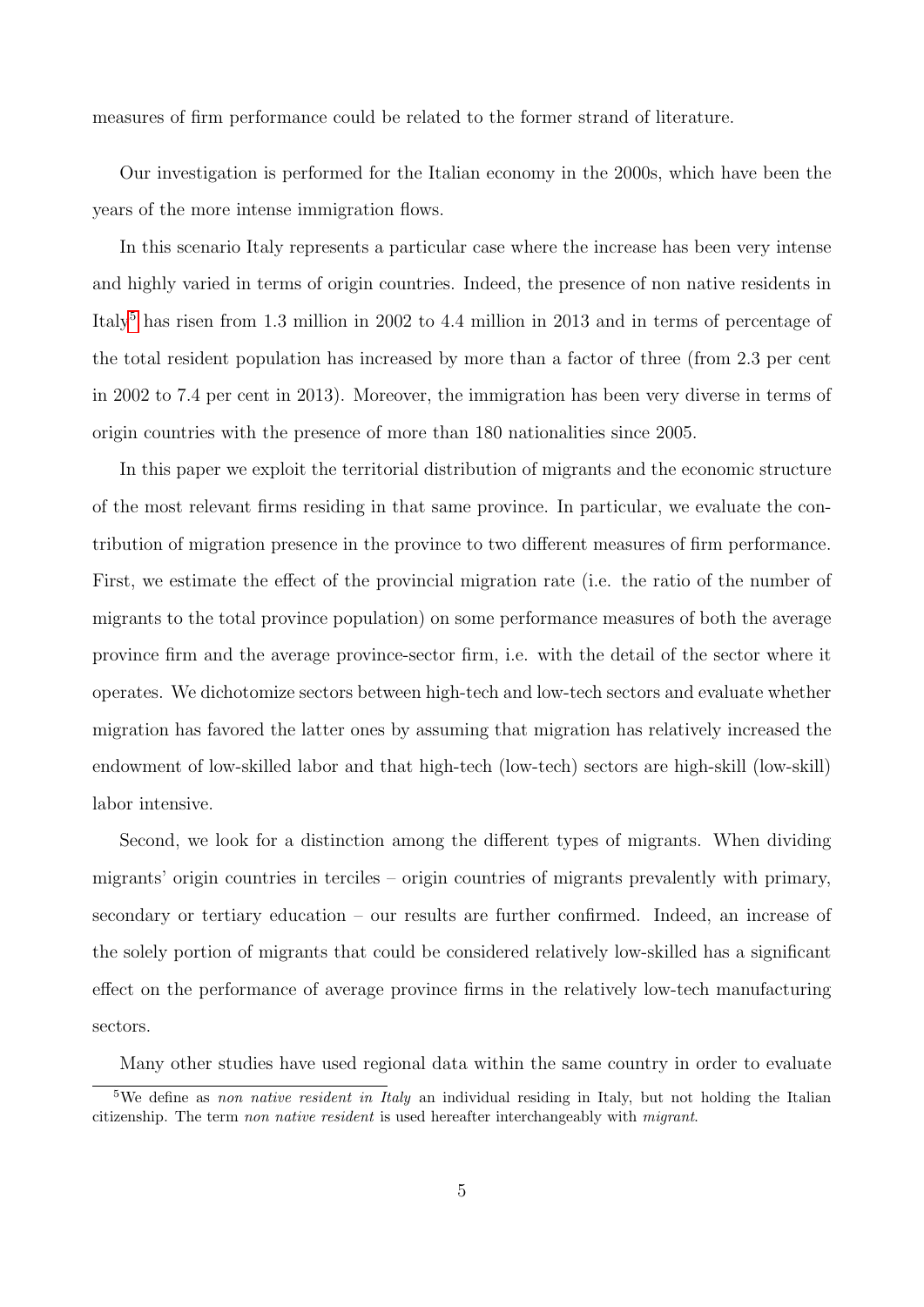the effect of migration on wages and some concerns have been raised about the use of regional data following the remark by [Borjas et al.](#page-26-4) [\(1996\)](#page-26-4), i.e. the fact that the use of regional data may show an attenuated variation due to a dominant national effect. This concern is less important in our case where the production structure and firms' performance can vary substantially among the regions of the same country.

A typical well-known problem when searching for the effect of migration to the production structure, as well as on wages, is the possible reverse causality. Our model makes no exception. In our case we opted for a delayed effect and include migration presence with a lag of five years, which could be quite plausible given the typical gradual effect of migration on firm performance and the slow moving feature of the production structure. In this way we avoid that part of reverse causality that could be attributed to simultaneity.

The main findings confirm our a-priori and firm performance is differently affected depending on the sector where firms operate. It significantly rises in typically labor-intensive sectors by 8-13 per cent for a doubling of the migrants' presence (like Textiles and Furniture). It affects positively but not significantly capital-intensive sectors (like Chemicals and Machinery) and also negatively, although non significantly, some others (Electronics). Moreover, a proxy of differently-skilled migrants points towards the correct intuition that low-tech sectors take higher advantage from more low-skilled migrants. Finally, given the high weight of labor-intensive industries in Italy, it is not surprising that there is a greater impact on firms' performance by low-skill migrants (i.e. with imputed lower levels of school attainment).

The remaining sections of the paper are organized as follows. Section [2](#page-7-0) presents general characteristics of the migration phenomenon in Italy in the last two decades. A general description of the data used for our empirical evidence is found in Section [3.](#page-9-0) The econometric models implemented in this work are reported in Section [4,](#page-12-0) whereas Section [5](#page-15-0) illustrates our results by distinguishing between general effects on firms' performance and effects on the relative (low- versus high-tech) production structure. We also estimate the differential effect of high- and low-skill migrants by using the information on their origin countries in order to see whether there is a differential effect on firm's performance and on the sector composition.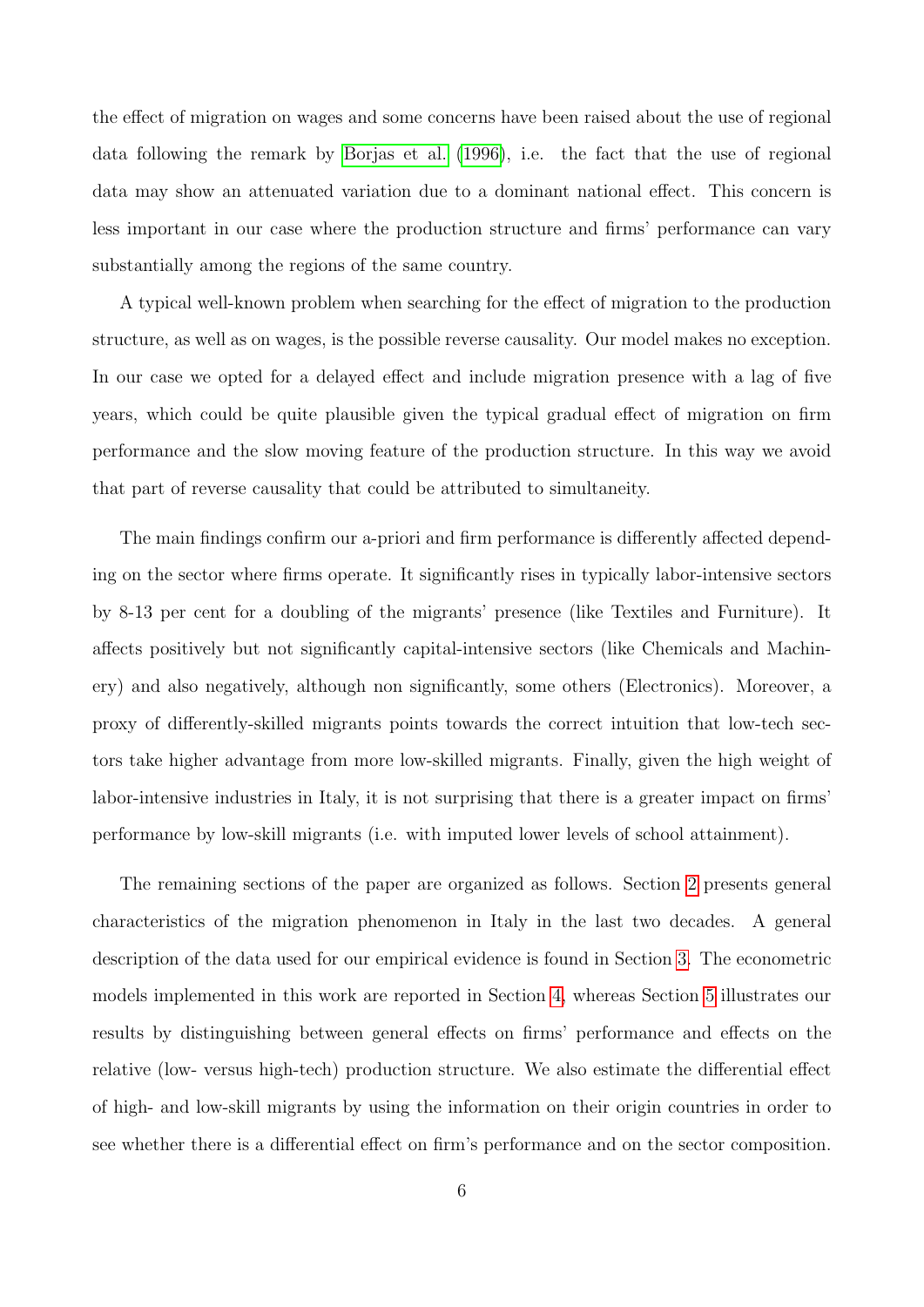Section [6](#page-25-0) concludes.

# <span id="page-7-0"></span>2 Migrants' Characteristics and Sectoral Employment in Italy

Italy has been known for many decades as a departure rather than a destination country. Indeed, Italian emigration has been one of the most massive in history, especially before the First World War (in 1913 the out-migration rate was 18.7 per 1,000 residents), and continued quite intensively till the beginning of the 1970s. In the mid-Seventies the out-migration rate drastically decreased, net immigration rates became positive although very small till the beginning of the 1990s when the phenomenon picked up.

Migration in Italy has been characterized by two stylized facts. First, it has been a very rapid phenomenon. Second, due to absence of strong colonial links, migration into Italy has been highly diversified in terms of origin countries, more than in any other European country (currently 189 nationalities are present on the Italian territory).

Non native presence has tripled in slightly more than a decade. However, the increase has not been smooth, as Figure [1](#page-8-0) shows, since three main amnesties occurred during the period 1995-2006.[6](#page-1-0)

When investigating more thoroughly this rapid increase in foreign presence, two characteristics ought to be noticed: first, the quick change in the wide composition of migration by country of origin; second, the uneven geographical localization.

Regarding the origin of non natives, the percentage of migrants coming from developed countries was not negligible in the 1990s (almost 30 per cent), whereas in the 2000s the stock

<sup>&</sup>lt;sup>6</sup>The amnesties came together with new migration laws: (a) a first amnesty occurred in 1992 after the first relevant change in the immigration law (citizenship requirements were also extended to 10 years of residence from the original 5 years); around 250 thousands regularized migrants; (b) the second amnesty occurred in 1998 with the introduction of a new migration law (so called Turco-Napolitano law); migrant's residence permits were not strictly linked to labor contracts and expulsions with deportation of the illegal migrants back to their origin country were excluded (unless there were bilateral agreements, as in the case of Albania); around 200 thousand regularized migrants; (c) the third amnesty occurred in 2002 together with a stricter law (the Bossi-Fini law), which required the pre-existence of a labor contract to enter and stay in the country; around 640 thousand regularized migrants.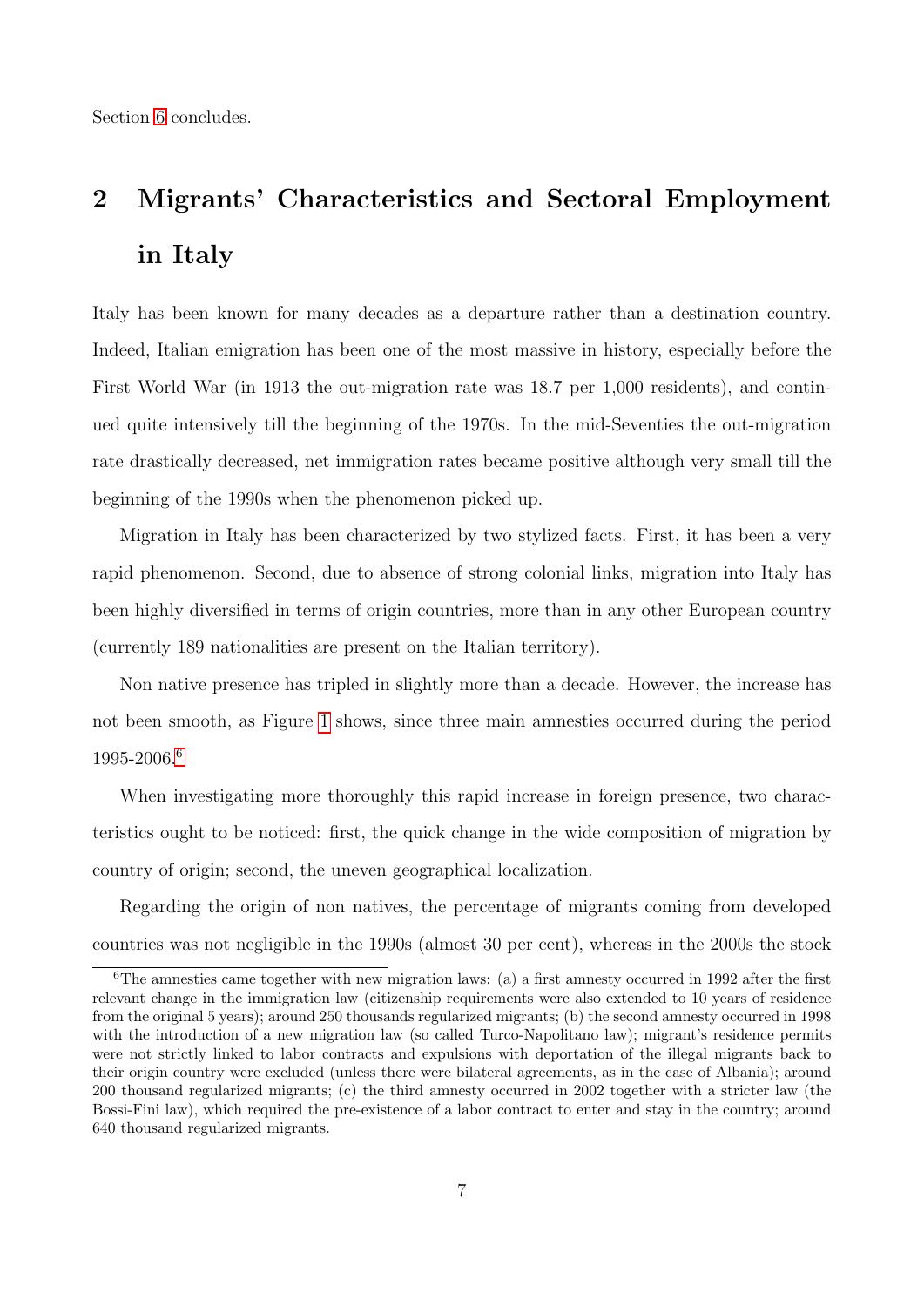<span id="page-8-0"></span>

Figure 1: The Stock of Residence Permits in Italy 1995-2006 (Source: Italian Ministry of the Interior and ISTAT).

composition radically changed and over 90 per cent of migrants originated from less developed or emerging economies.

The second important characteristic is the geographical uneven distribution of migrants in Italy. Migrants tend to settle down where pull factors – like favorable conditions of the labor market, availability of public services, network linkages with previous migrants of the same or similar nationalities – are stronger.<sup>[7](#page-1-0)</sup> From this point of view, the dual characteristic of the Italian economy explains very well why the overall majority of migrants locates in Center or Northern Italy. At the beginning of 2013 only 14 per cent migrants were residing in Southern Italy, although experiencing the highest growth rate in 2012 (+12 per cent).

Hence, given the wide variation in the origin countries and high variability in migrants' location, we deem that the Italian case offers a double variability that is very useful to study the effects of migrants' arrivals and presence on the economic structure and firms' performance.

Finally, Figure [2](#page-9-1) reports the sectorial employment distribution of migrants and natives for

 $7$ See, for instance, [Jayet et al.](#page-28-8)  $(2010)$ .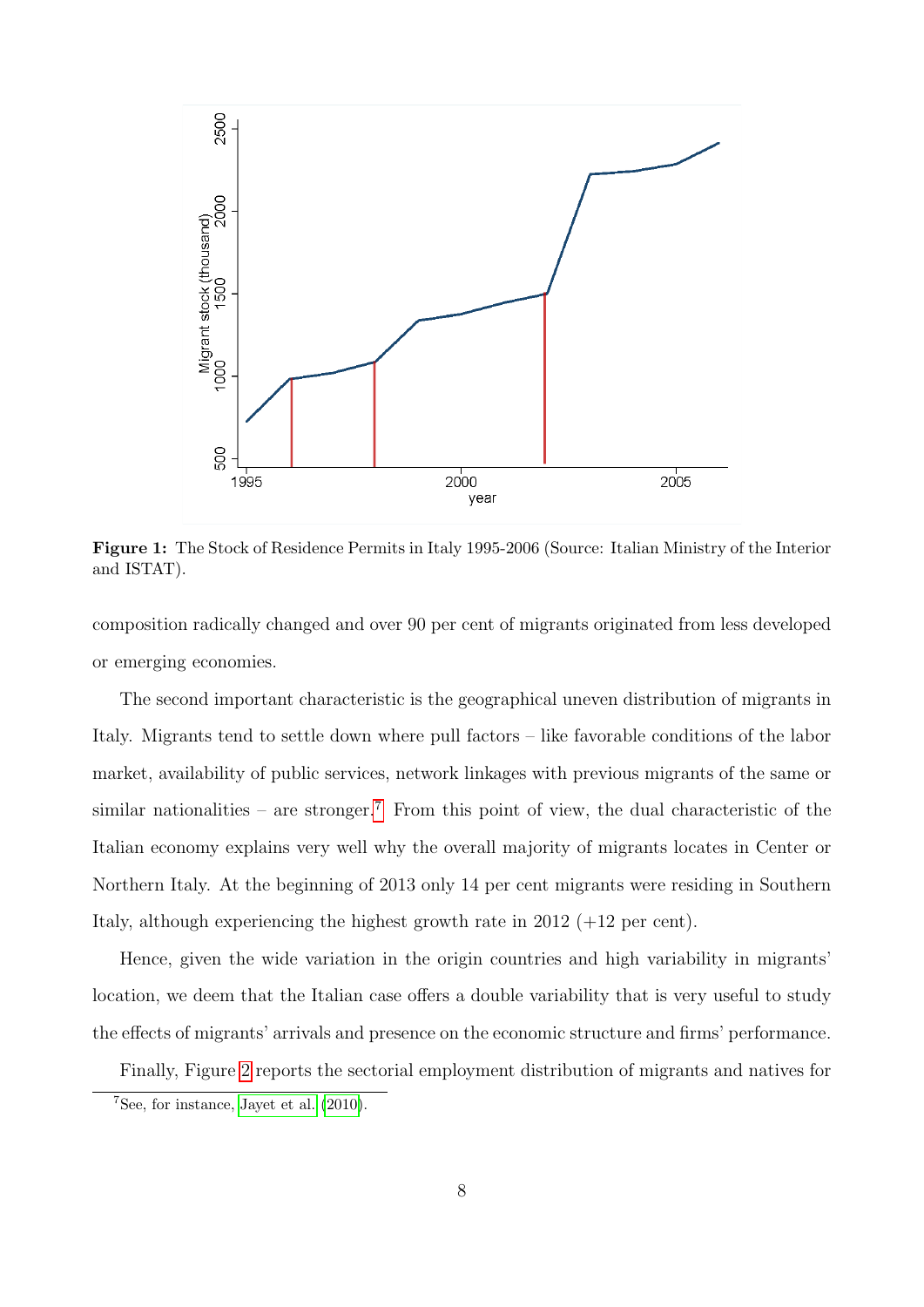the years  $2005$  and  $2006<sup>8</sup>$  $2006<sup>8</sup>$  $2006<sup>8</sup>$ . Non natives are proportionally more represented in the industrial sector and especially in construction; although still relevant, migrants' employment share in the different types of services is lower than in the case of natives. In the same Figure [2](#page-9-1) we report the relative weight of each sector in total Italian GDP.

<span id="page-9-1"></span>

Figure 2: Employment distribution of natives and non natives in Italy in the main sectors; sectors' shares of value added (average 2005-06; source: Italian Institute of Statistics, ISTAT).

#### <span id="page-9-0"></span>3 Data and Descriptive Statistics

Firm level data are obtained from the AIDA dataset, provided by Bureau Van Dijk. Raw data contain balance-sheet information of Italian manufacturing firms. In particular, we use the version of the dataset reporting only statutory financial statements, the so-called bilancio civilistico which reports the firm level annual balance sheets prior to consolidation for multiplant firms.[9](#page-1-0)

 ${}^{8}$ The years 2005 and 2006 are the first two years for which these statistics are available for Italy. The figures reported on the histograms are 2005-2006 averages .

<sup>&</sup>lt;sup>9</sup>It is worth noting that plant-level balance-sheet data are not available, focusing only on pre-consolidation data we are at least partially able to control for multi-plant firms, whose incidence is relatively small in Italy.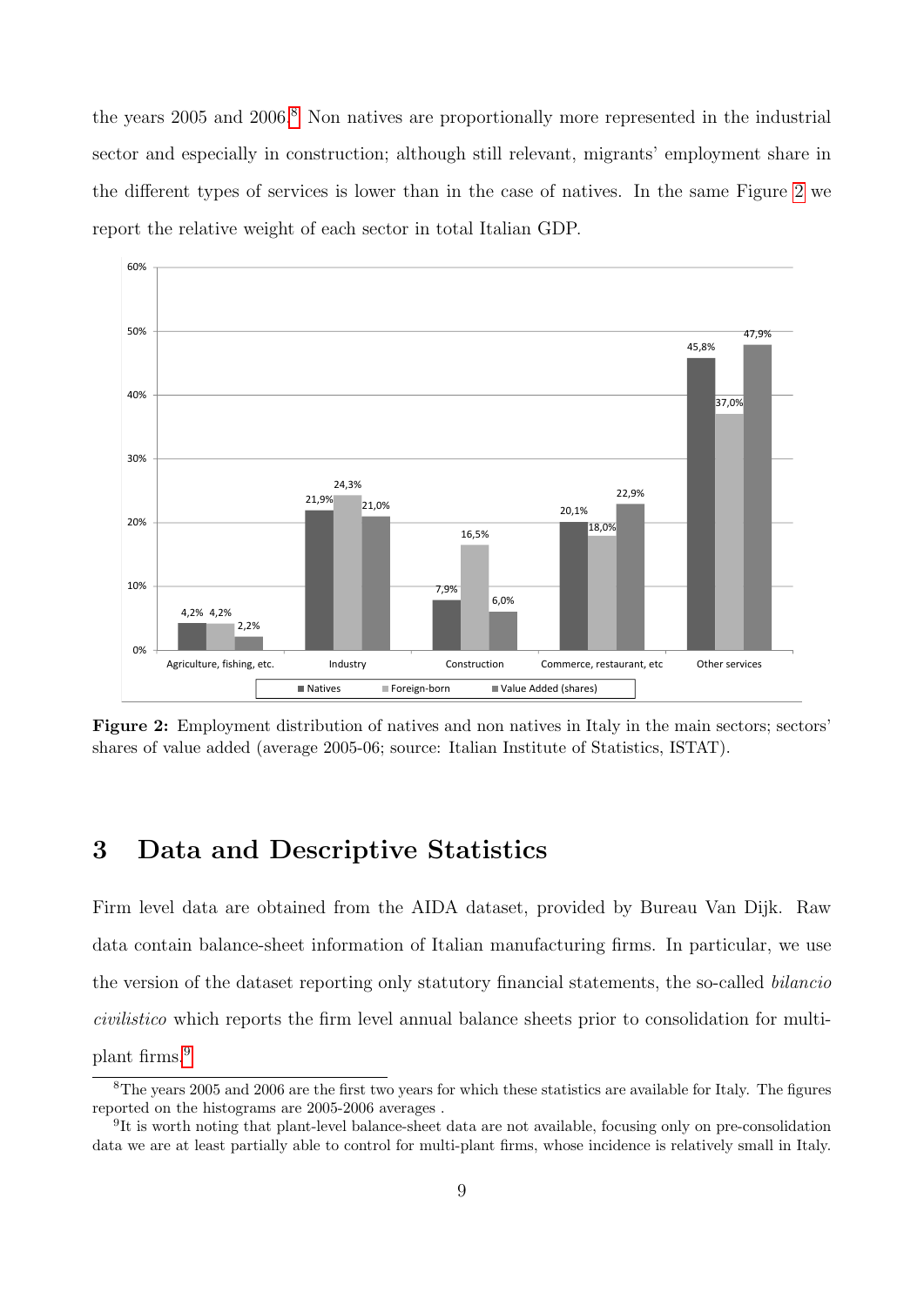After controlling for possible measurement errors – excluding firms with implausible (negative or missing) figures for value added, sales and number of workers – and for possible outliers – keeping only firms that remain at least tree years in the sample – we end up with an unbalanced panel of 63,252 firms, over the period 2001-2010. Table [1](#page-10-0) reports the sectoral decomposition of the total observations in our AIDA sample for whole period.

<span id="page-10-0"></span>Concerning the geographical representativeness of the manufacturing sector, we have compared the regional distribution of firms in our sample in the year 2010 against the population of manufacturing firms in Italy, as provided in the official dataset ASIA by the Italian Institute of Statistics at NUTS2 level, and the correlation is 95 per cent.<sup>[10](#page-1-0)</sup>

| NACE code  | Industry                      | Freq.   | Percent. |
|------------|-------------------------------|---------|----------|
| 24,25      | <b>Basic Metals</b>           | 76,232  | 21.97    |
| 28         | Machinery and Equipment       | 46,828  | 13.49    |
| 13, 14, 15 | Textiles, wearing, leather    | 40,451  | 11.66    |
| 20,21,22   | Chemicals                     | 35,708  | 10.29    |
| 10,11,12   | Food, Beverages and tobacco   | 30,202  | 8.7      |
| 26,27      | Electronics                   | 28,339  | 8.17     |
| 16,17,18   | Paper, Printing, Wood         | 26,904  | 7.75     |
| 23         | Non-metallic mineral products | 19,978  | 5.76     |
| 33         | Other Manufacturing           | 16,645  | 4.8      |
| 31         | Furniture                     | 14,739  | 4.25     |
| 29,30      | Transports and equip.         | 9,821   | 2.83     |
| 19         | Coke and Petroleum            | 1,211   | 0.35     |
|            | Totals                        | 347,058 | 100      |

Table 1: Sectoral composition: Firm level observations

Sectors are coded according to NACE rev.2 classification at 2-digit level.

Using firm-level data allows us to recover the production structure at the local level and to test for the effect of migrants' presence on both firms' performance and production shifts among sectors – what we called a Rybczynski effect. Namely, we have aggregated firms' values according to technological intensity classification provided by Eurostat.<sup>[11](#page-1-0)</sup> As relatively hightechnology sectors we consider: Chemicals and Pharmaceutical (NACE 20,21), Computers (NACE 26), Electrical equipment, Machinery and Motor vehicles (NACE 27, 28, 29), Transport equipment (NACE 30 - excluding 301), Medical and dental instruments (NACE 325) and

<sup>10</sup>Results available from the authors upon requests.

<sup>&</sup>lt;sup>11</sup>The classification is taken from the Statistics on high-tech industry and knowledge-intensive services for a detailed description see [http://epp.eurostat.ec.europa.eu/cache/ITY\\_SDDS/en/htec\\_esms.htm](http://epp.eurostat.ec.europa.eu/cache/ITY_SDDS/en/htec_esms.htm)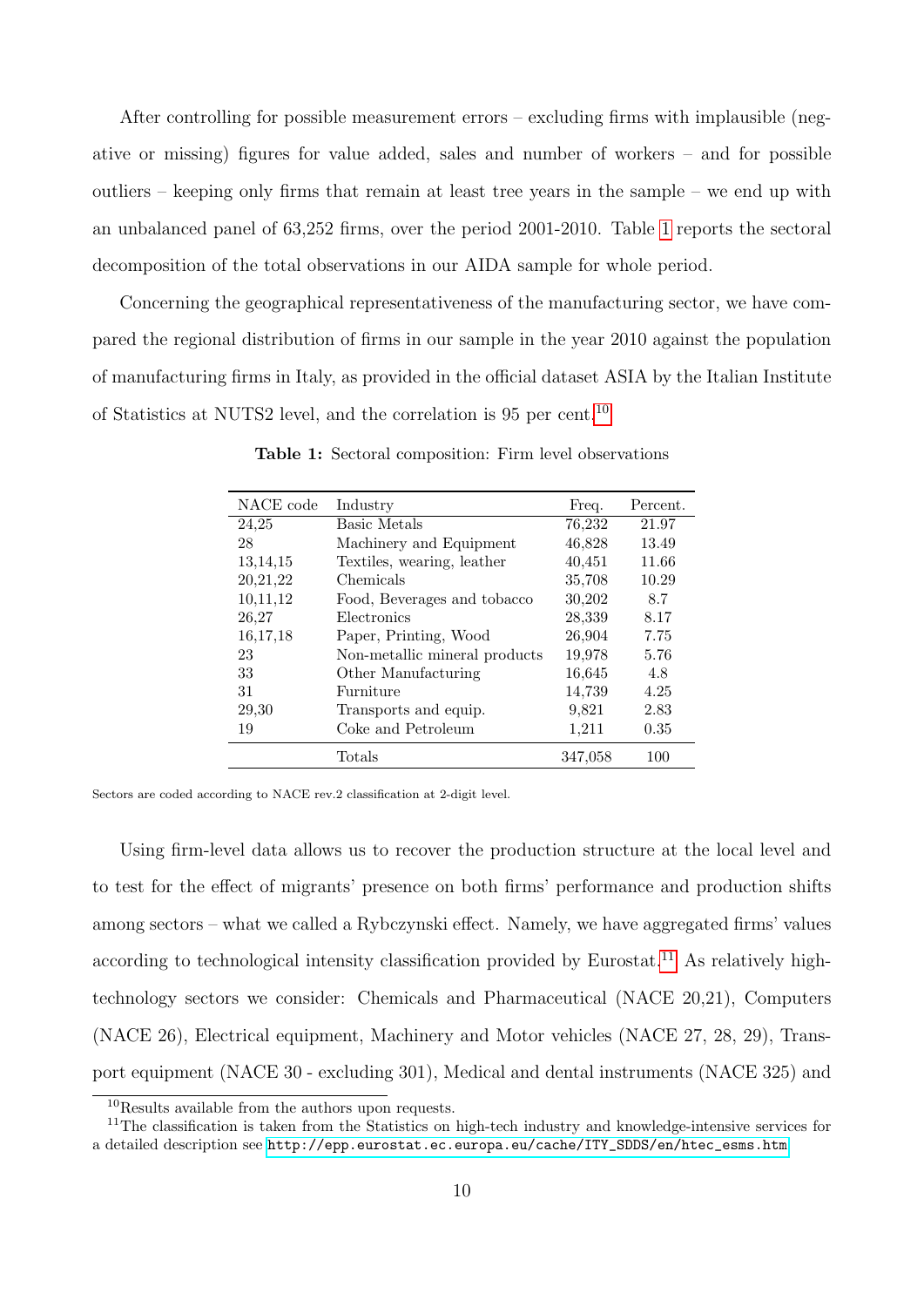Weapons (NACE 254). The other industries are considered as relatively low technology.

Data on migrants' presence at the province level (NUTS3) are the official residence permits (Permessi di Soggiorno) and are provided by Italian Institute of Statistics (although originally gathered by the Italian Ministry of Interior).

Other controls at the province level are: density (population per squared kilometer), the overall GDP per worker and a measure of infrastructure endowments (extension of airports runaways). All these data come from the Italian Institute of Statistics. Table [2](#page-11-0) reports the descriptive statistics for our main variables of interest.

<span id="page-11-0"></span>

| Variable                           | Obs    | mean  | sd     | min | p25  | p50      | p75  | max      |
|------------------------------------|--------|-------|--------|-----|------|----------|------|----------|
| Value Added $(1,000, Euro)$        | 347058 | 3329  | 19565  |     | 451  | 912      | 2291 | 4856264  |
| Production $(1,000, Euro)$         | 347058 | 15330 | 133841 |     | 1715 | 3720     | 9761 | 21700000 |
| Workers $(\#)$                     | 347058 | 53    | 238    | 2   | 10   | 19       | 44   | 27783    |
| Age                                | 347058 | 20    | 14     |     | 9    | 18       | 27   | 137      |
| Density                            | 994    | 245   | 334    | 36  | 104  | 172      | 259  | 2640     |
| $GDP_{per\, worker}$ (1,000, Euro) | 994    | 45    | 6      | 29  | 42   | 45       | 50   | 61       |
| Airports (Runaways)                | 994    | 29    | 77     |     | 0    | $\Omega$ | 30   | 637      |

Table 2: Descriptive Statistics: main variables

Note that Density is measured as inhabitants per squared kilometer, GDP per worker is the overall province value added divided by the total number of workers, while Airports measures the extent of runways per  $Km^2$  and (all are measured at province by year level) Source: Italian Institute of Statistics. Value Added, Production, age and Workers are derived from firm level data. Source: bureau Van Dijk Aida.

Finally, one important assumption to evaluate a significant effect on the production structure (the Rybczynski effect) is that relative wages are not affected by the new inflow of labor force. In Table [3](#page-12-1) we provide a test for the fact that wages are relatively sticky. We consider the relative wage of manufacturing to services and since there are no data on wages at the province level (NUTS3), we are obliged to rise up at the region level (NUTS2). The data source is the Survey on Household Income and Wealth (SHIW), carried out by the Bank of Italy every two years and gathering data on incomes and savings of households. The dependent variable is constructed as the ratio of manufactures to service wages by individuals, then aggregated at regional level. We use five waves of the survey, from 1995 to 2006. Interestingly, the coefficients of all year dummy variables are not statistically significant, meaning that the distribution of regional relative wages does not change over time, hence not invalidating our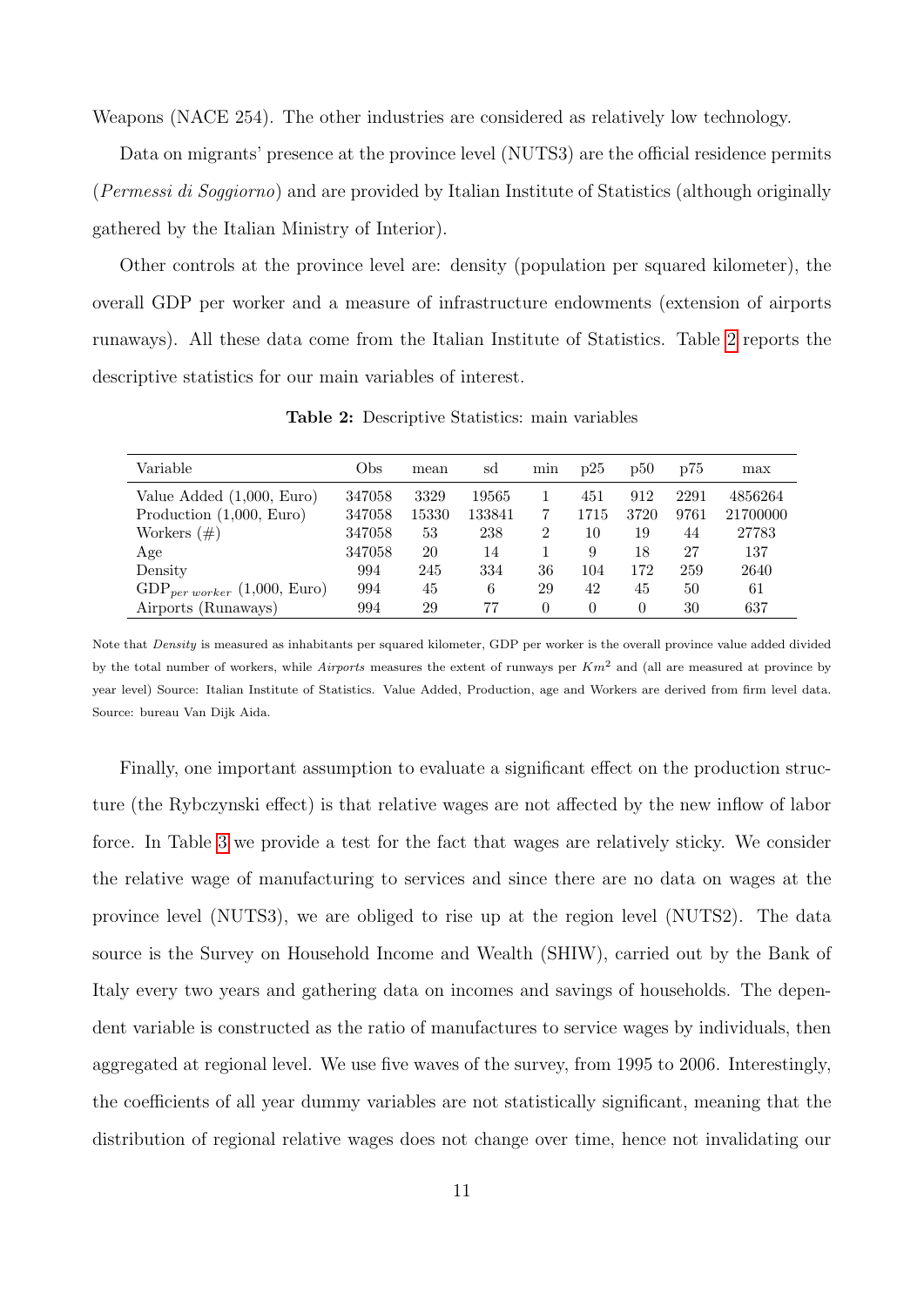hypothesis of sticky wages.

In general, it is well-known that Italian wages are sticky (se, for instance, ?). Regarding the period under investigation, Figure [3](#page-13-0) reports the mean wage dynamics for manufacturing and service sectors in 1995-2006. The figure shows that wages in the two industries increased steadily and at a similar pace. The cumulated increase over a ten years period was around 27%, i.e. an average yearly 2.7% which is not different from the average inflation rate.

|               | (1)         | (2)                             |
|---------------|-------------|---------------------------------|
|               |             | $\ln(Wage_{man}/Wage_{serv})_t$ |
| Year: 1998    | $-0.018$    | $-0.011$                        |
|               | (0.055)     | (0.047)                         |
| Year: 2000    | $-0.001$    | 0.005                           |
|               | (0.073)     | (0.064)                         |
| Year: 2002    | 0.059       | 0.056                           |
|               | (0.062)     | (0.046)                         |
| Year: 2004    | 0.099       | $0.105**$                       |
|               | (0.060)     | (0.047)                         |
| Year: 2006    | 0.031       | 0.049                           |
|               | (0.061)     | (0.048)                         |
| Constant      | $-0.367***$ | $-0.489***$                     |
|               | (0.038)     | (0.184)                         |
| Region Dummy  | No          | Yes                             |
| Number of Obs | 116         | 116                             |
| R-squared     | 0.037       | 0.412                           |

<span id="page-12-1"></span>Table 3: Descriptives: Wages Dynamics – Region Specific

Robust SE in parentheses: \* $p < 0.1$ , \* \*  $p < 0.05$ , \* \* \*  $p < 0.01$ . Dependent variable is the relative wage of Manufacturers over Services; due to data availability it is computed at Region level (NUTS2) every two year.

#### <span id="page-12-0"></span>4 Economic Intuition and Econometric Modeling

The main objective of this paper is to evaluate the effect of the rapid and varied immigration flows in the Italian provinces on firms' performance and on the production structure. We consider the institutional and socio-economic characteristics of the Italian labor and product markets pointing to sticky wages (see evidence in Section [3\)](#page-9-0) and by a very low labor mobility across provinces (see [Mocetti and Porello, 2010\)](#page-28-9).

We are interested in the effect of migration on different measures of productivity by using firm-level data as described in Section [3](#page-9-0) using two different approaches.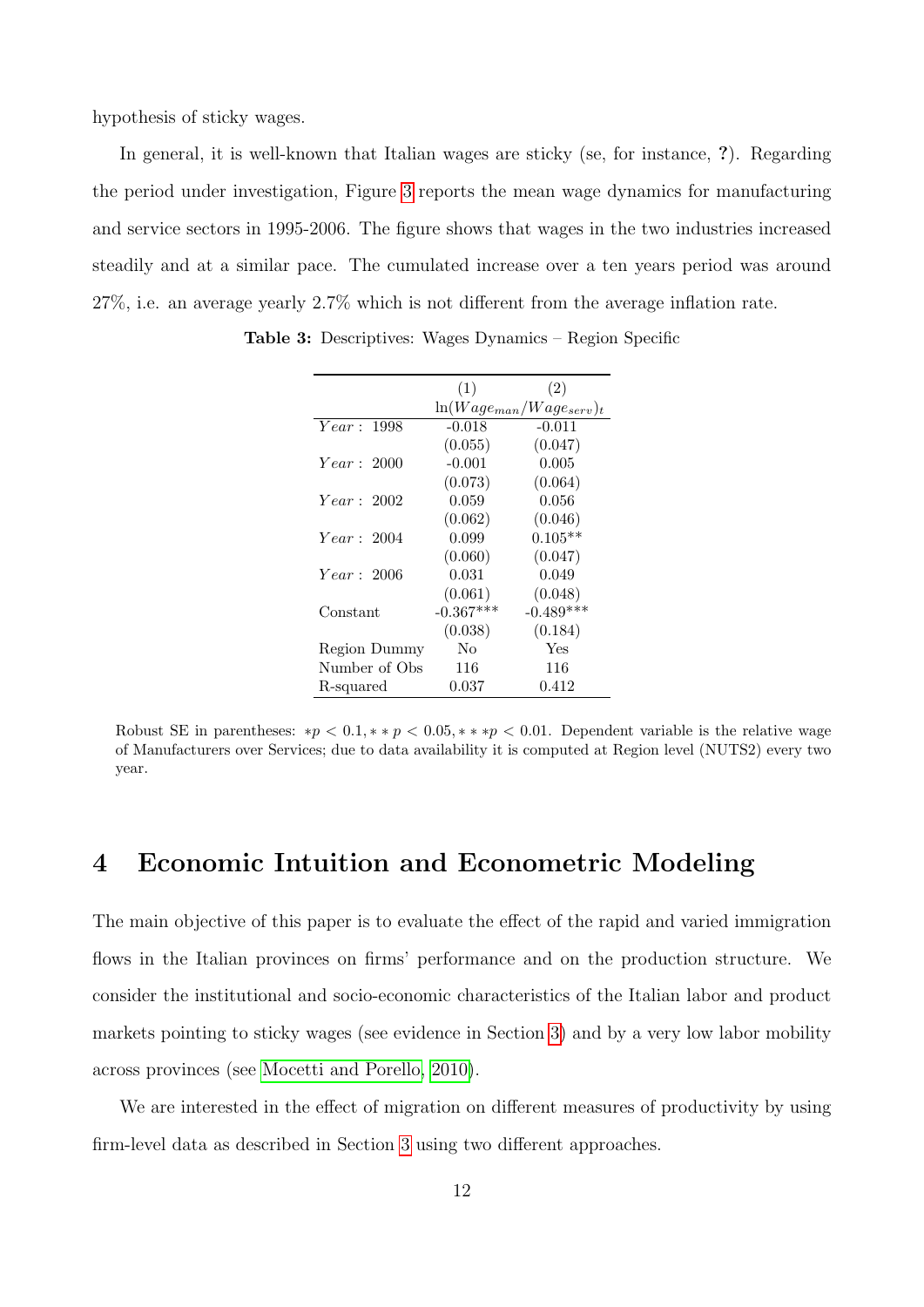<span id="page-13-0"></span>

Figure 3: Nominal wage dynamic for manufacturing and service sectors. Source Bank of Italy (SHIW). Values are in Euro.

The first econometric model is based on an aggregation of individual-firm data at the level of sector and province. More precisely, the equation to estimate is the following:

<span id="page-13-1"></span>
$$
y_{jst} = \alpha_0 + \beta_1 \ln(Mig/Pop)_{jt-5} + \gamma_k \Gamma'_{jst} + \beta_k \Pi'_{jt-5} + \delta_{st} + \delta_j + \epsilon_{jst} \tag{1}
$$

where  $y_{jst}$  is our measure of firm i performance in province j, sector s and time  $t;^{12} \Gamma'$  $t;^{12} \Gamma'$  $t;^{12} \Gamma'$  is a vector of controls for (average) firm characteristics at province level:  $\ln(aqe)$  is the geometric average of firm age;  $\ln(age)^2$ , is the geometric average of firm age squared; to control for firm size distribution we use four dummy variables based on the quintile of the production distribution by sectoral aggregate, province and year (the dummy for the bottom 20% of the distribution is excluded and the other dummies can be interpreted as deviations from the reference group).  $\Pi'$  is a vector of province level controls:  $\ln(GDP/worker)$  as the log of the province level GDP per worker;  $\ln(Pop/Km2)$  is the log of province inhabitants per squared

<sup>&</sup>lt;sup>12</sup>During the analysis we use mainly  $ln(sales/works)$ , whereas  $ln(preduction/works)$  is employed for robustness check and results on this latter dependent variable are available upon request.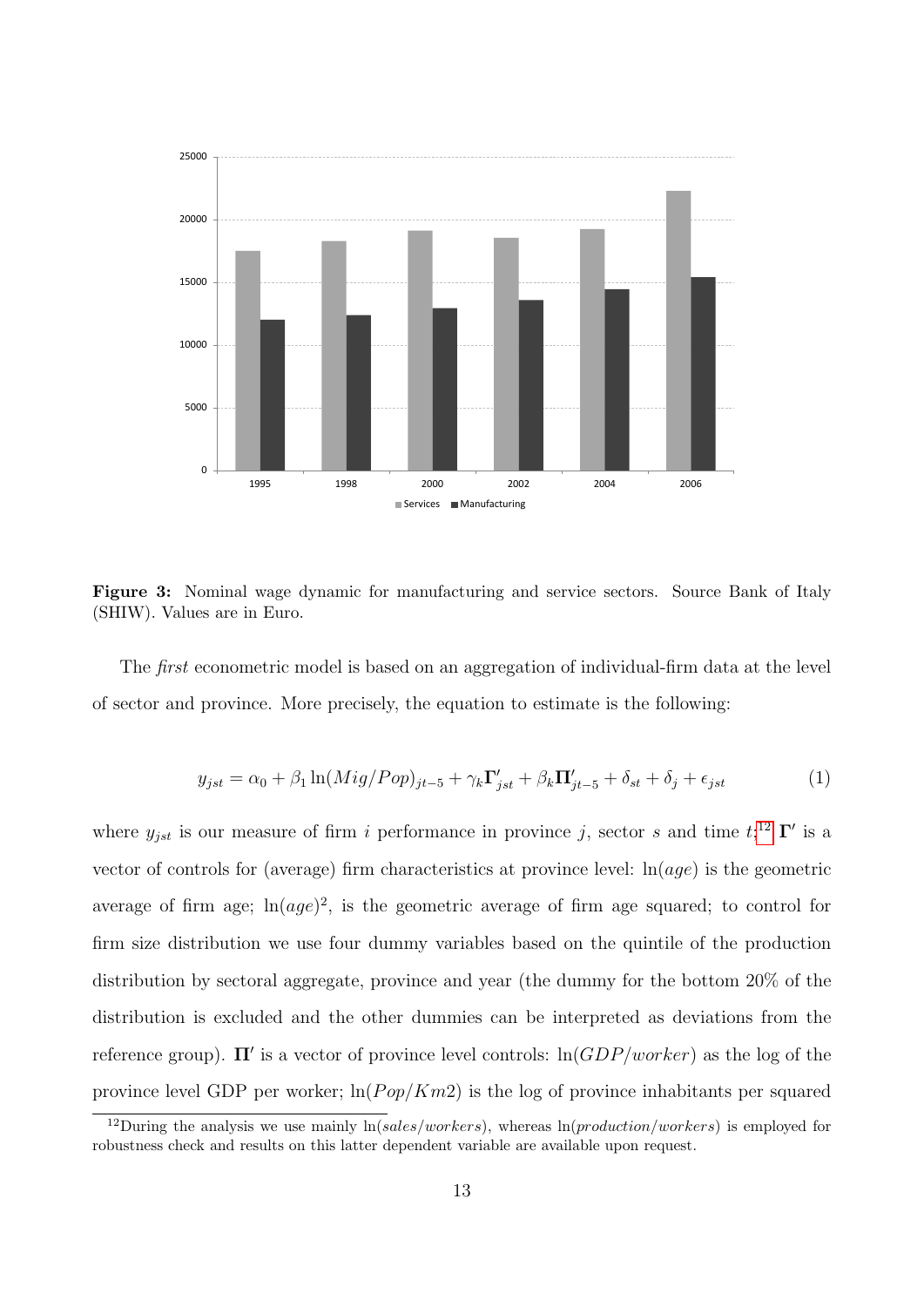kilometers; Airports measures the runaways per province squared kilometer and Highways reports the Km of highways every 1000km of routes, by province. Our main variable of interest is  $\ln(Mig/Pop)_{jt-5}$  representing the log(Migrants/population);  $\delta_j$  is a set of province fixed effects, while  $\delta_{st}$  refers to sector-time dummies.

Our variable of interest, i.e. the incidence of migrants over the province population, is lagged five years assuming that the presence of migrants takes some time to affect the slowmoving dependent variable. As an important byproduct of this choice, the five-year distance to the dependent variable is deemed to be sufficient to avoid the simultaneous-equation bias. Also the province controls are introduced with a five-year lag.

The second econometric model looks for the effects of the migrants' presence at a more aggregate level by using a sort of representative provincial firm.

For this purpose we follow a two-stage procedure like in [Brunello and Cappellari](#page-27-8) [\(2008\)](#page-27-8). In the first stage we use firm-level data and obtain a province-representative measure of firm performance – name it  $y_{jt}$  – as the predicted value of the province-time factor when conditioning on relevant firm-level information so as to take into account firms' heterogeneity (see Section [5.2](#page-16-0) below). In the second stage the predicted value is used as the dependent variable on which to estimate the effect of migration.

The second-stage equation to estimate becomes as follow:

<span id="page-14-0"></span>
$$
y_{jt} = \alpha_0 + \beta_1 \ln(Mig/Pop)_{jt-5} + \gamma_k \Gamma'_{jt} + \beta_k \Pi'_{jt-5} + \delta_t + \delta_j + \epsilon_{jt}
$$
\n<sup>(2)</sup>

where  $\Gamma'_{jt}$  contains the province average values of the same variables in  $\Gamma'_{jst}$  described above.

Finally, we consider that the Rybczynski original formulation is based on a two-sector model where the effects of changes in endowments cause a recomposition on the production structure. Hence, we estimate a third model where the dependent variable represents the relative performance of two aggregated sectors.

In particular, as detailed out in Section [5.4](#page-21-0) below, we use the high/low-tech breakdown of sectors as explained in Section [3](#page-9-0) and construct *relative sales per worker* between low-tech and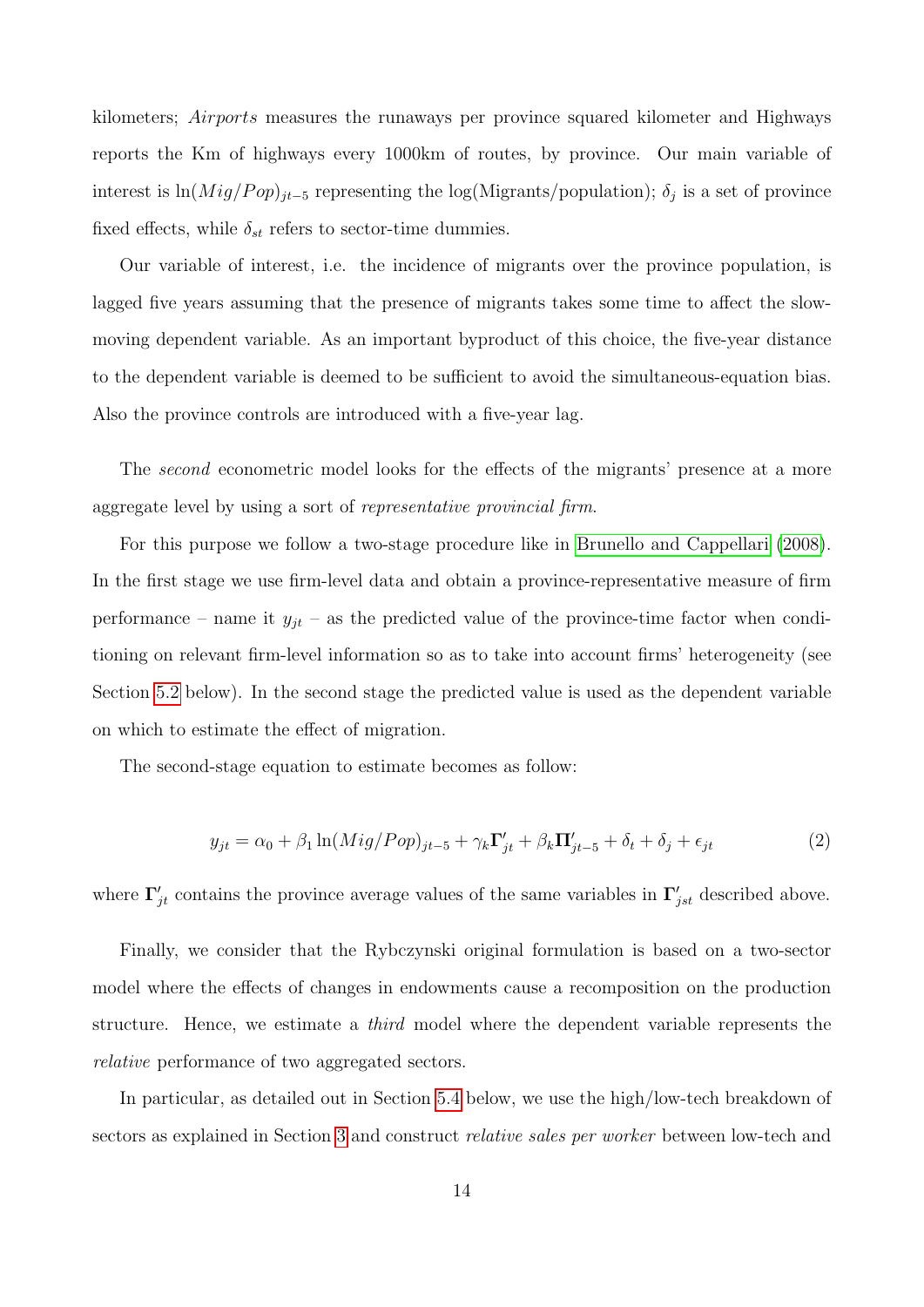high-tech sectors – name it  $y_{jt}^{Low/High}$ .

The equation of the third model to estimate is then:

<span id="page-15-1"></span>
$$
y_{jt}^{Low/High} = \alpha_0 + \beta_1 \ln(Mig/Pop)_{jt-5} + \gamma_k \Gamma'_{jt} + \beta_k \Pi'_{jt-5} + \delta_t + \delta_j + \epsilon_{jt}
$$
(3)

Moreover, we attempt to evaluate the effect of different types of migrants on the same measures of firm's performance and on the production structure. This is described below in both Sections [5.3](#page-20-0) and [5.4](#page-21-0) where the variable of interest on migration is refined relatively to a possible distinction between high- and low-skill migrants.

#### <span id="page-15-0"></span>5 Estimation Results

In this Section we report the final results and the intermediate steps for the three models [\(1\)](#page-13-1)– [\(3\)](#page-15-1). In the last two sections we also consider the different impact of heterogeneous migrants on firms' and sectors' performance.

#### 5.1 Evidence at the Sector-Province Level

Estimation of Equation [\(1\)](#page-13-1) is presented in Table [4.](#page-17-0) The nine columns of each table report the estimated coefficients for the main manufacturing sectors as defined in Section [3.](#page-9-0) The number of observations changes due to the fact that in some province and years not all the sectors are represented. The goodness of fit is never below 0.5.

The impact of migration on firm's performance (i.e. sales/workers) is reported in the first line. We notice that the effect is always positive (apart from Electronics) while the magnitude and significance is variable across sectors.

The overall impact is non negligible pointing to an increase between 7.6 (Textiles) and 12.5 (Basic Metals) per cent in the ratio of sales to workers for a doubling of the ratio of migrants to the population of the province where the firm resides (lagged by five years). As reported in Section [2,](#page-7-0) the total migrant population has increased threefold both in absolute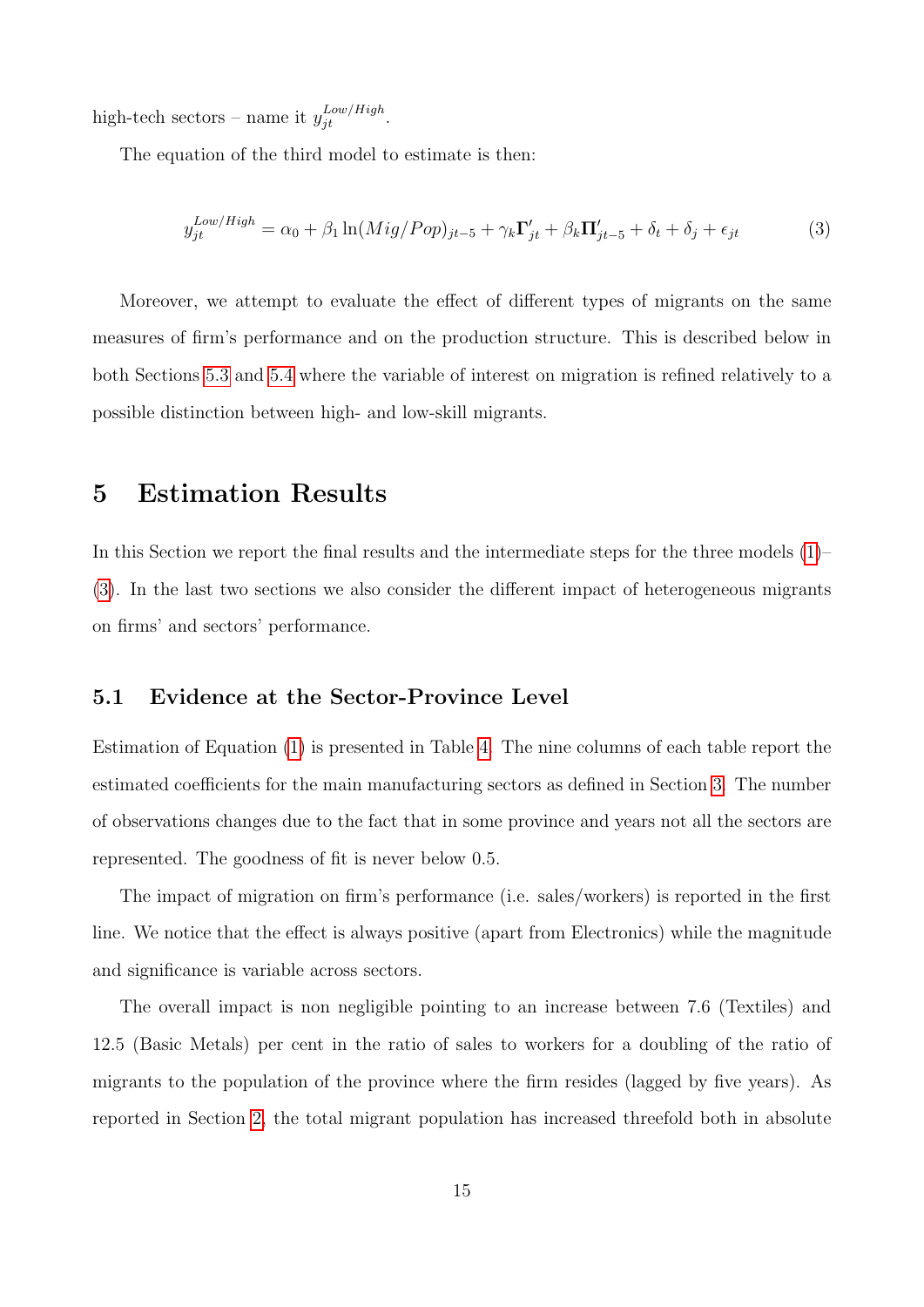and in relative terms to the total population during this period; therefore, a doubling of the migrants' incidence is not a rare events in many Italian provinces during the period that we consider.

The control variables, when significant, have the expected signs with few exceptions. Noteworthy *Size* dummies are always positive and strongly significant, with an increasing magnitude for all the sectors, indicating that an higher share of large firms is associated with greater sales per worker. Moreover the Crisis<sup> $t \geq 2008$ </sup> dummy is also statistically significant and negative in all regression confirming a not negligible demand shocks after the financial crisis of late 2007.

#### <span id="page-16-0"></span>5.2 Province-Level Evidence

Following [Brunello and Cappellari](#page-27-8) [\(2008\)](#page-27-8), we want to exploit the information at the firm-level data to obtain a representative province-level measure of firms' performance by conditioning on the firms' characteristics and considering the high degree of firms' heterogeneity at all levels.

The first-stage regression is then the following:

<span id="page-16-1"></span>
$$
y_{ijst} = \gamma_k \Gamma'_{ijst} + \gamma_s + \gamma_{jt} + \epsilon_{ijst}
$$
\n<sup>(4)</sup>

where  $y_{jst}$  is the ln(sales/workers) for firm i in province j, sector s and time t;  $\Gamma'_{ijst}$  is a vector of controls at the firm level that includes: (the log of) firm age and its squared value, a set of dummies for firm size quintile based on production level by year and sector (excluded reference group: first quintile, i.e. bottom 20%). Sector dummies<sup>[13](#page-1-0)</sup> are represented by  $\gamma_s$ , whereas estimates of the province-time dummy coefficients  $\gamma_{it}$  are the important output of this first stage;  $\epsilon_{ijst}$  is the random error.<sup>[14](#page-1-0)</sup>

Results of this first-stage regression are reported in Table [5](#page-18-0) (with exclusion of the dummy coefficients) where we report results for two measures of firm performance – i.e. sales/workers

<sup>13</sup>Sector dummies are referred to 2-digit Ateco2007 (NACE rev 2).

<sup>&</sup>lt;sup>14</sup>We do not include the constant to avoid dropping one  $\gamma_{jt}$  dummy.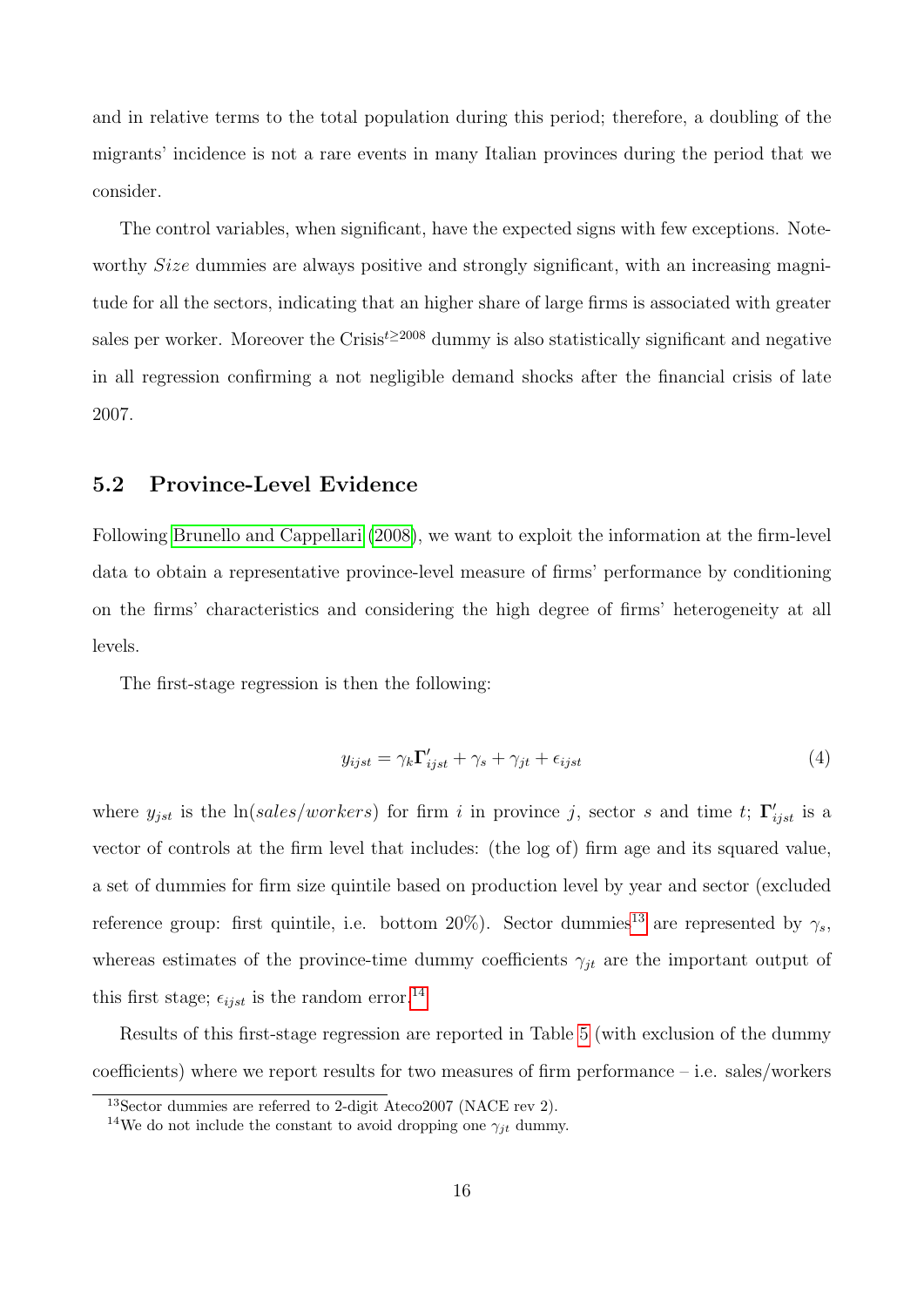<span id="page-17-0"></span>

| VARIABLES                      | Food and Bev.         | Textiles<br>$\odot$             | Furniture<br>$\odot$  | Chemicals<br>$\overline{\mathcal{A}}$ | Electronics<br>مَ | Metal Prod.           | Machinery             | Transports<br>$\infty$ | Others<br>$\odot$     |
|--------------------------------|-----------------------|---------------------------------|-----------------------|---------------------------------------|-------------------|-----------------------|-----------------------|------------------------|-----------------------|
| $\ln(Mig/Pop)_{jt-5}$          | $0.088***$            | $0.076*$                        | $0.130**$             | (0.084)                               | (0.071)           | $0.125**$             | (0.079)               | (0.087)                | $0.061*$              |
|                                | (0.042)               | (0.043)                         | (0.050)               | 0.083                                 | 0.05              | (0.049)               | 0.127                 | 0.075                  | (0.033)               |
| $\ln(age)$                     | $-0.272$              | $-0.183$                        | $-0.058$              | 0.036                                 | 0.118             | 0.441                 | $-0.066$              | $0.598**$              | 0.010                 |
| $\ln (age)^2$                  | $0.072*$              | (0.223)                         | (0.214)               | (0.382)                               | (0.244)           | (0.269)               | (0.133)               | $-0.173**$             | (0.164)               |
|                                | (0.175)               | 0.041                           | $-0.019$              | $-0.043$                              | $-0.001$          | $-0.057$              | $-0.027$              | (0.294)                | $-0.021$              |
| Size: $2^{nd}$ quintile        | $0.501***$            | $0.300*$                        | $0.352**$             | $0.359**$                             | (0.065)           | $0.155*$              | (0.033)               | $0.230*$               | $0.297***$            |
|                                | (0.040)               | (0.048)                         | (0.048)               | (0.092)                               | 0.048             | (0.064)               | 0.066                 | (0.068)                | (0.037)               |
| Size: 3 <sup>rd</sup> quintile | $0.775***$<br>(0.159) | $0.320**$<br>(0.140)<br>(0.169) | $0.511***$<br>(0.152) | (0.178)<br>0.269                      | (0.132)<br>0.166  | (0.088)<br>0.191      | $0.219**$<br>(0.072)  | $0.464***$<br>(0.120)  | $0.621***$<br>(0.129) |
| Size: 4 <sup>th</sup> quintile | $1.027***$<br>(0.214) | $0.516***$                      | $0.768***$<br>(0.140) | $0.460**$<br>(0.300)                  | (0.232)<br>0.191  | $0.614***$<br>(0.129) | $0.452***$<br>(0.110) | $0.660**$<br>(0.208)   | $0.854***$<br>(0.114) |
| Size: $5th$ quintile           | $0.904***$            | $0.684***$                      | $1.284***$            | $0.628*$                              | $0.827*$          | $0.545***$            | $0.702***$            | $0.848***$             | $0.873***$            |
|                                | (0.158)               | (0.155)                         | (0.126)               | (0.226)                               | (0.302)           | (0.160)               | (0.161)               | (0.270)                | (0.146)               |
| $\ln(GDP/W)_{jt-5}$            | $-0.477***$           | (0.179)                         | (0.172)               | $0.777**$                             | (0.448)           | $0.685**$             | (0.197)               | (0.235)                | (0.161)               |
|                                | (0.204)               | $0.332*$                        | 0.257                 | (0.329)                               | $-0.657$          | (0.159)               | $-0.082$              | 0.299                  | $-0.080$              |
| $\ln (Pop/Km2)_{jt-5}$         | $1.462**$             | $1.241***$                      | 1.189**               | (0.299)                               | $1.847^{\ast}$    | (0.271)               | (0.292)               | $-0.378$               | (0.155)               |
|                                | (0.149)               | (0.181)                         | (0.251)               | 1.352                                 | (0.405)           | $-0.238$              | $-1.007$              | (0.347)                | 0.285                 |
|                                | (0.557)               | (0.570)                         | (0.599)               | (1.311)                               | (1.109)           | (0.891)               | (0.920)               | (1.194)                | (0.554)               |
| $AirPorts_{jt-5}^{Km2}$        | (0.041)               | 0.070                           | $0.048**$             | (0.042)                               | (0.072)           | $0.048**$             | (0.026)               | (0.035)                | (0.014)               |
|                                | 0.065                 | (0.057)                         | (0.022)               | 0.037                                 | 0.044             | (0.024)               | 0.038                 | 0.028                  | 0.021                 |
| $Crisis^{t\geq 2008}$          | $-0.095***$           | $-0.139***$                     | $0.199***$            | $0.146***$                            | $-0.010$          | $0.133***$            | $-0.138***$           | $-0.120**$             | $0.094***$            |
|                                | (0.035)               | (0.028)                         | (0.021)               | (0.039)                               | (0.050)           | (0.036)               | (0.039)               | (0.053)                | (0.021)               |
| Constant                       | (4.539)               | 1.833                           | $6.482***$            | 10.248                                | 4.583)            | 10.632                | $20.314***$           | $1.409**$              | $1.352***$            |
|                                | 2.449                 | (3.943)                         | (2.268)               | $-1.406$                              | 5.649             | (6.572)               | (7.273)               | (5.252)                | (2.149)               |
| Observations                   | 993                   | 978                             | 986                   | 932                                   | 879               | 716                   | 823                   | 846                    | 994                   |
| R-squared                      | 0.705                 | 0.611                           | 0.707                 | 0.500                                 | 0.689             | 0.660                 | 0.649                 | 0.666                  | 0.727                 |

Table 4: Estimation for Main Manufacturing Sectors with Firm-Level Data. Dependent Variable: Sales/Worker Table 4: Estimation for Main Manufacturing Sectors with Firm-Level Data. Dependent Variable: Sales/Worker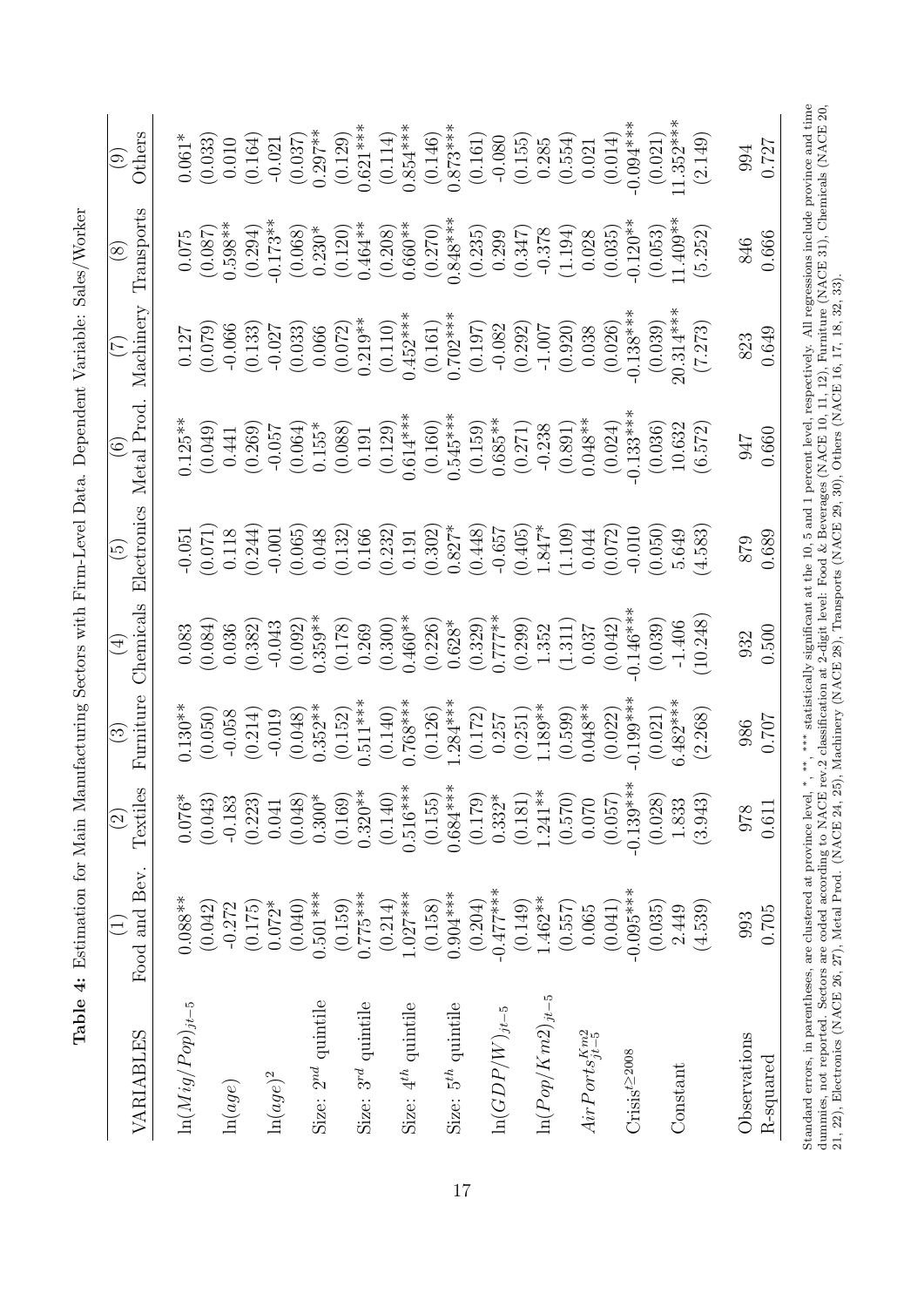<span id="page-18-0"></span>

|                         | (1)         | (2)         |
|-------------------------|-------------|-------------|
| Dep. Vars               | Sales/W     | Prod/W      |
|                         |             |             |
| Age (of the firm)       | $0.188***$  | $0.171***$  |
|                         | (0.010)     | (0.009)     |
| Age <sup>2</sup>        | $-0.062***$ | $-0.059***$ |
|                         | (0.002)     | (0.002)     |
| Size: $2^{nd}$ quintile | $0.254***$  | $0.251***$  |
|                         | (0.005)     | (0.005)     |
| Size: $3^{rd}$ quintile | $0.440***$  | $0.436***$  |
|                         | (0.006)     | (0.006)     |
| Size: $4^{th}$ quintile | $0.602***$  | $0.599***$  |
|                         | (0.007)     | (0.007)     |
| Size: $5^{th}$ quintile | $0.865***$  | $0.866***$  |
|                         | (0.008)     | (0.008)     |
|                         |             |             |
| Observations            | 347,058     | 347,058     |
| R-squared               | 0.997       | 0.997       |

Table 5: First-Stage Regression

Standard errors clustered at firm level in parentheses, \*, \*\*\*, \*\*\*\* statistically significant at the 10, 5 and 1 percent level, respectively. All regressions include province by time and sectoral dummies, not reported. Regression do not include constant.

 $(Sales/W)$  and production/workers  $(Prod/W)$  – although our main analysis is done on  $Sales/W$ . The coefficients are all highly significant and the goodness of fit is very high.

Let us define  $y_{jt} \equiv \widehat{\gamma_{jt}}$  as the estimated province-time effect in stage one, which represents our representative measure of Sales/W at the province level and becomes the dependent variable in Equation [\(2\)](#page-14-0). Estimation of Equation [\(2\)](#page-14-0) is performed by using weighted least square, since our dependent variable is estimated. We use the inverse of the standard errors as weights (see [Brunello and Cappellari](#page-27-8)  $(2008)$ ).<sup>[15](#page-1-0)</sup> Standard errors are clustered at the province level.

Table [6](#page-19-0) reports the estimates of Equation [\(2\)](#page-14-0) when considering Sales/W as our measure of firm performance.<sup>[16](#page-1-0)</sup> Moreover, we report the results when interacting the control variables with a *Crisis dummy* that takes value of 1 for the period 2008-2010. Standard errors are clustered at the province level and the time trend is included in one case.

<sup>&</sup>lt;sup>15</sup>Results are also confirmed using non-weighted OLS with either province clustering or bootstrap for the standard errors. They are available from the authors upon request.

<sup>&</sup>lt;sup>16</sup>There is no much difference when considering  $Prod/W$ . Results are available from the authors.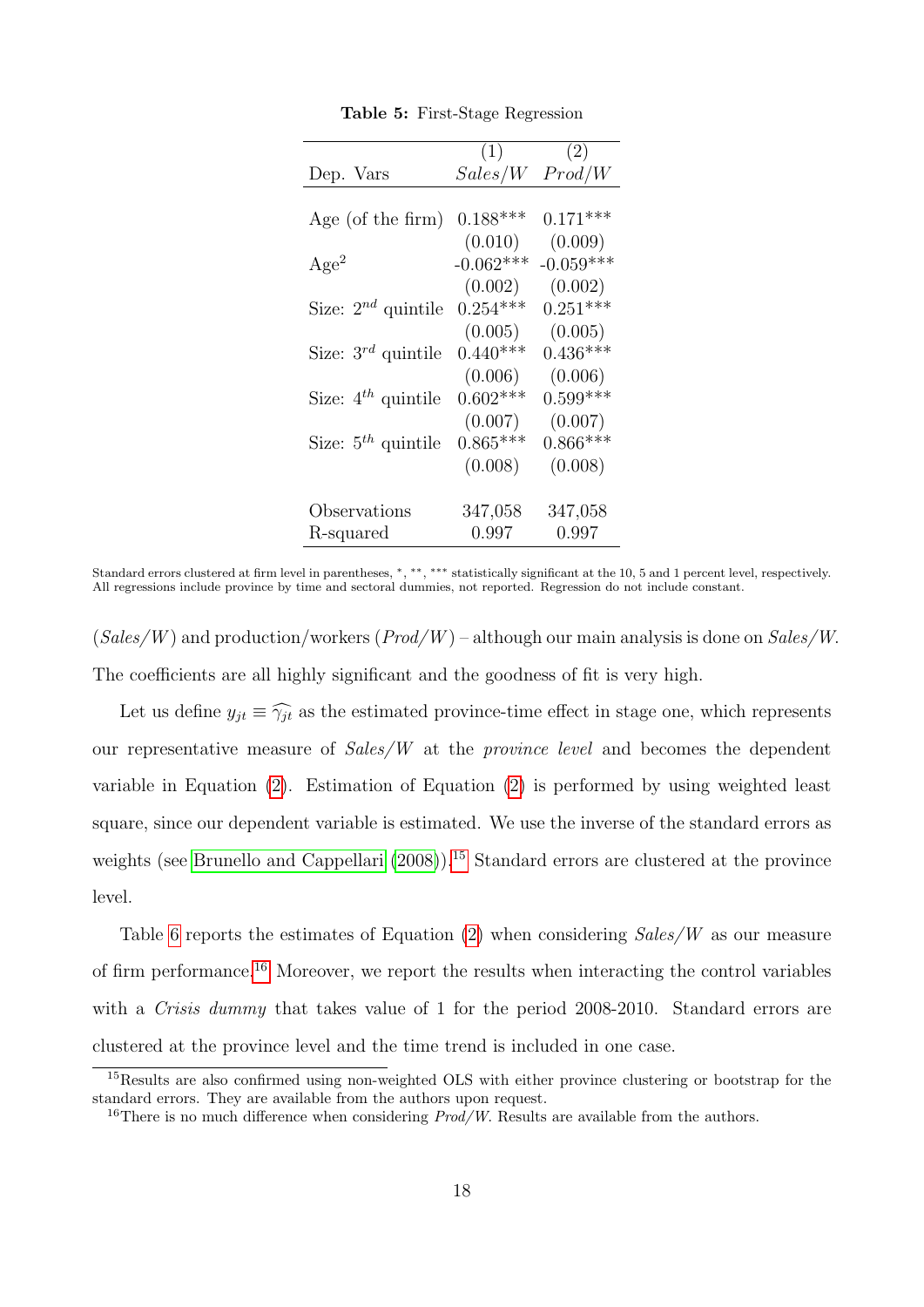<span id="page-19-0"></span>

| Dep. Var                                | (1)                    | (2)                    | (3)                    | (4)                    |
|-----------------------------------------|------------------------|------------------------|------------------------|------------------------|
| $y_{jt}$                                |                        | Sales/W                |                        |                        |
| $ln(Migraph)_{it-5}$                    | $0.093***$             | $0.106***$             | $0.109***$             | $0.119***$             |
| $ln(GDP/W)_{it-5}$                      | (0.013)                | (0.015)                | (0.022)<br>$0.270***$  | (0.023)<br>$0.235**$   |
| $ln(pop/Km2)_{jt-5}$                    |                        |                        | (0.096)<br>0.512       | (0.099)<br>0.421       |
|                                         |                        |                        | (0.328)                | (0.390)                |
| $ln(Airports)_{it-5}^{Km2}$             |                        |                        | $0.043**$<br>(0.018)   | $0.043**$<br>(0.019)   |
| $\text{Crisis}^{t\geq 2008}$            |                        |                        | $-0.140***$<br>(0.011) | $-0.148***$<br>(0.013) |
| $Crisis*(Migrants.pop)_{it-5}$          |                        |                        |                        | $-0.013$<br>(0.014)    |
| $Crisis*ln(GDP/W)_{it-5}$               |                        |                        |                        | $0.130*$               |
| $Crisis*ln(pop/Km2)_{it-5}$             |                        |                        |                        | (0.069)<br>0.008       |
| Crisis*ln( $Airports$ ) $_{it-5}^{Km2}$ |                        |                        |                        | (0.009)<br>0.001       |
|                                         |                        |                        |                        | (0.003)                |
| Constant                                | $12.494***$<br>(0.052) | $25.913***$<br>(4.035) | $9.400***$<br>(1.244)  | $8.267***$<br>(2.954)  |
| Time Trend                              | N <sub>o</sub>         | Yes                    | No                     | No                     |
| Observations                            | 994                    | 994                    | 994                    | 994                    |
| R-squared                               | 0.199                  | 0.211                  | 0.700                  | 0.702                  |

Table 6: Estimation for the Province-Representative Firms.

Standard errors clustered at Province Level. <sup>∗</sup>, ∗∗, ∗∗∗ statistically significant at the 10, 5 and 1 percent level, respectively. All regressions include province dummies, not reported.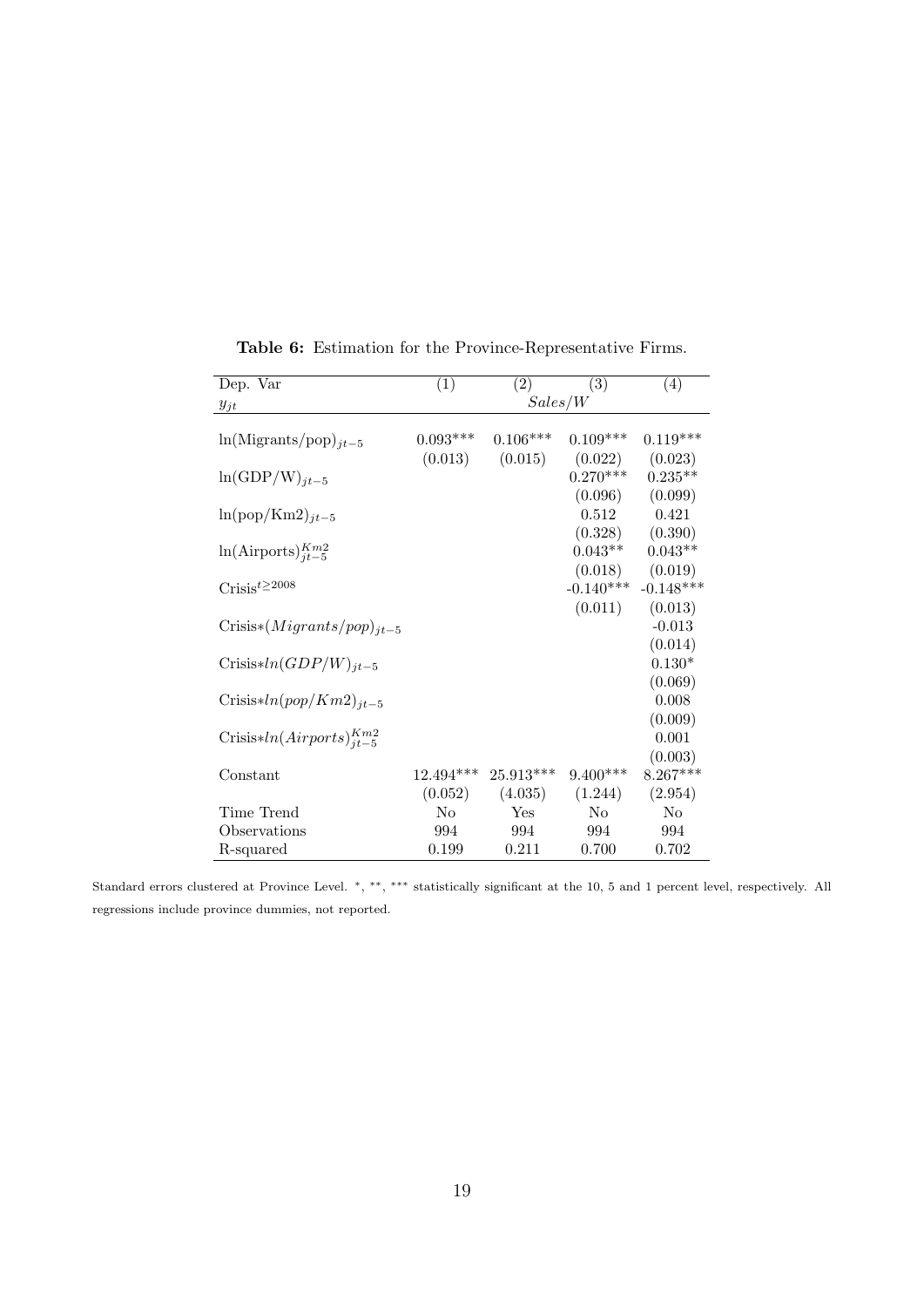Results show no rejection at the 95 per cent confidence level for the hypothesis of an effect of migration. Quantitatively, doubling the presence of migrants over the province population is associated to an increase of 9-12 per cent on sales per worker. Noteworthy, the elasticity of sales to migrants is in line with the one found in [Bratti et al.](#page-26-5) [\(2014\)](#page-26-5) using Italian province export data (sales on foreign markets) over the same period  $2002-2010$ .<sup>[17](#page-1-0)</sup> General statistics confirm the acceptable goodness of fit (always higher than 0.7 when including the control variables). For all the control variables we always reject the null hypothesis of zero value, except for population density.

It is interesting to evaluate the effect of the Great Recession starting in 2008 with a strong and significant negative effect on average (sales/worker), but without any significant effect on all the other variables.

#### <span id="page-20-0"></span>5.3 The Effect of Migrants' Heterogeneity

Migrants are not all the same and their economic contribution to the destination country can change along different dimensions. Taking into account migrants' heterogeneity is then particularly important for the case of Italy where so many nationalities are present (see Section [2\)](#page-7-0).

Indeed, the nationality can be a proxy for different abilities of a migrant, both in terms of skills and in terms of productivity when performing various tasks. For instance, coming from Romania, hence talking a native latin-derived language with ease in learning Italian, may be a proxy of higher productivity in tasks that require communication abilities in comparison with individuals coming from China.[18](#page-1-0)

In this paper we elaborate on a measure of average level of education by nationality. In particular, we use the information in [Docquier et al.](#page-27-9) [\(2008\)](#page-27-9), who classify foreign-born residents in OECD countries by nationality and schooling attainment.<sup>[19](#page-1-0)</sup> For each province j we consider

<sup>&</sup>lt;sup>17</sup>In the baseline regression [Bratti et al.](#page-26-5) [\(2014\)](#page-26-5) found an elasticity of exports to migrants of 0.128.

<sup>&</sup>lt;sup>18</sup>The role of language proximity and ability in acquiring the host-country language has been investigated in the literature and may involve human capital considerations that are however beyond the scope of this paper. <sup>19</sup>Specifically, the stock (and rates) of migration inflows for each OECD country are provided by the level

of schooling and gender for 195 source countries in 1990 and 2000.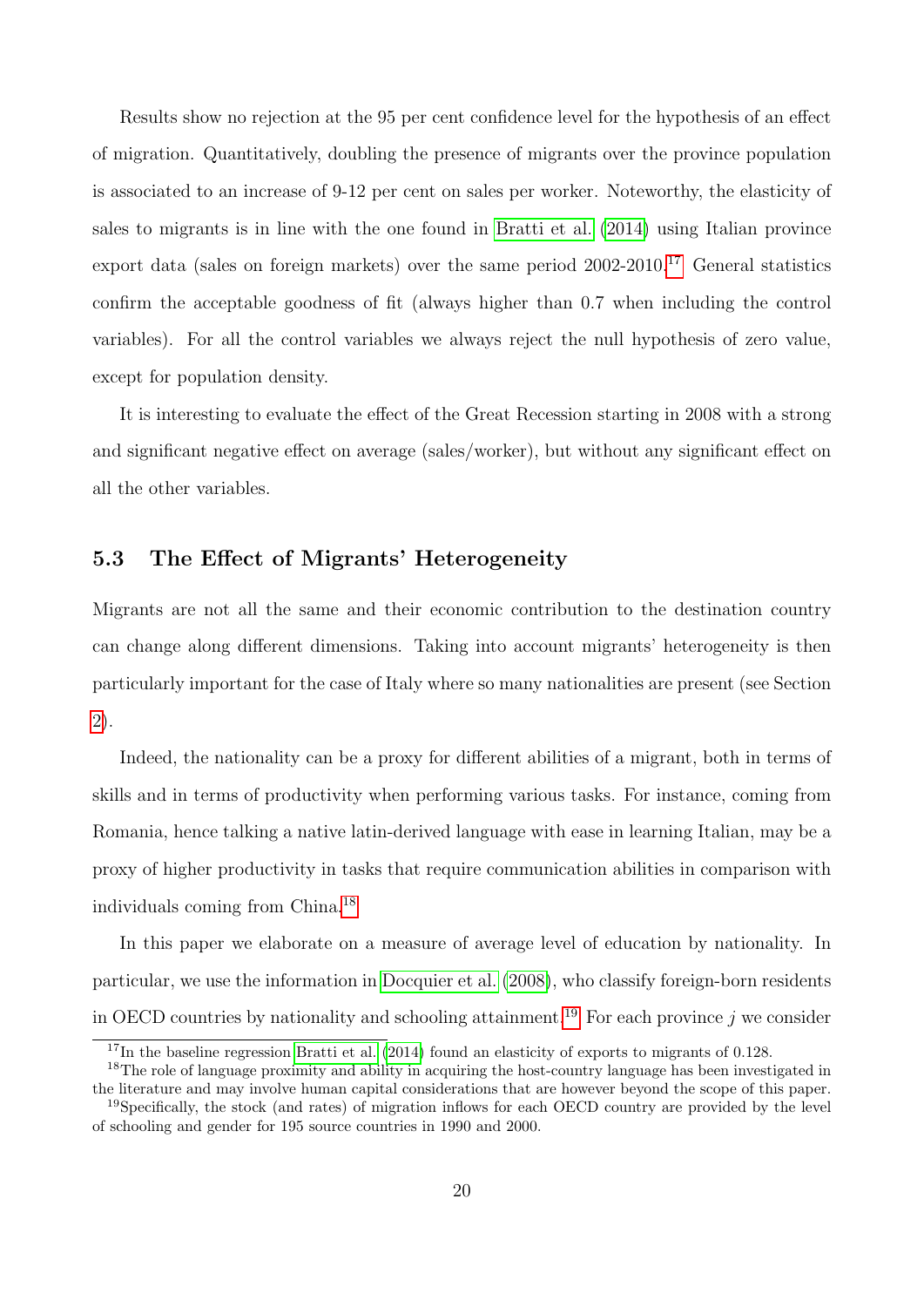the share of primary-educated foreign workers aggregating the stock of migrants according to the source country share of primary school attainment and we do the same for secondaryeducated and tertiary-educated foreign workers.

In Table [7](#page-22-0) we report the estimation of Equation [\(2\)](#page-14-0) as in Section [5.2,](#page-16-0) but separating distinct migration rates for three subgroups of migrants.<sup>[20](#page-1-0)</sup> In particular, in the three columns we report the effect of the incidence of migrants with different degrees of school attainment.

All the coefficients of interest are significant (at the 99 per cent probability level) and show a decreasing effect in magnitude when increasing the level of school attainment. More precisely, doubling our proxy of the migration rate for primary-educated migrants increases the province-representative firm's sales per worker by almost 12%, whereas doubling the tertiaryeducation migration rate the increase is no higher than 6.2% and this difference is highly significant.

This may indicate that the local production systems in manufacturing do not benefit in the same way by the increase in the presence of *more skilled* migrants. This is further investigated in Section [5.4.](#page-21-0)

The goodness of fit of the model remains high (never below 0.69) and the control variables have all the expected sign when significant.

The crisis dummy has a highly significant negative effect on the average value of Sales/W.

### <span id="page-21-0"></span>5.4 Effects on the Relative Performance of High- to Low-Tech Sectors

The final exercise is to evaluate the impact of migration on the *relative performance* of highand low-tech sectors according to the classification presented in Section [3.](#page-9-0)

The dependent variable is then the relative performance of low-tech sectors with respect to high-tech sectors. We obtain this measure by refining the two-stage procedure of Section [5.2.](#page-16-0)

In particular, our new first stage is the following:

<sup>&</sup>lt;sup>20</sup>Results with  $Prod/W$  as a dependent variable are very similar and are available upon request.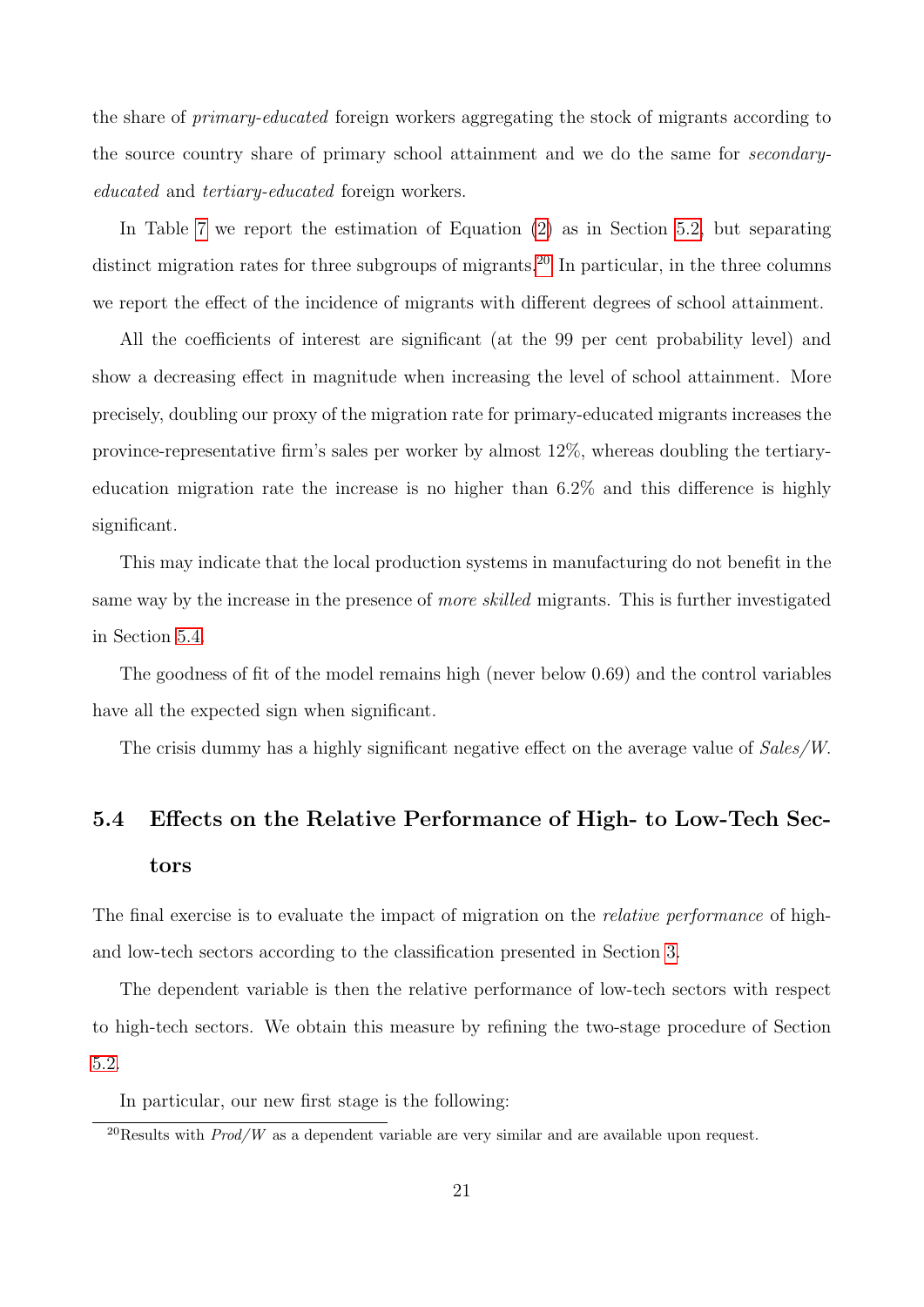| Dep. Var:                         | (1)         | (2)                  | (3)                   |
|-----------------------------------|-------------|----------------------|-----------------------|
| $y_{jt}$                          |             | Sales/W              |                       |
|                                   |             |                      |                       |
| $\ln(Mig/pop)_{it-5}^{Primary}$   | $0.119***$  |                      |                       |
|                                   | (0.022)     |                      |                       |
| $\ln(Mig/pop)_{jt-5}^{Secondary}$ |             | $0.109***$           |                       |
|                                   |             | (0.022)              |                       |
| $\ln(Mig/pop)^{Tertiary}_{jt-5}$  |             |                      | $0.062***$            |
|                                   |             |                      | (0.020)               |
| $ln(GDP/W)_{it-5}$                | $0.257***$  | $0.248**$            | $0.395***$            |
|                                   | (0.093)     | (0.100)              | (0.098)               |
| $ln(pop/Km2)_{it-5}$              | 0.427       | 0.528                | $0.747**$             |
|                                   | (0.331)     |                      |                       |
|                                   | $0.042**$   | (0.327)<br>$0.044**$ | (0.316)<br>$0.046***$ |
| $ln(Airports)_{it-5}^{Km2}$       |             |                      |                       |
|                                   | (0.018)     | (0.019)              | (0.017)               |
| $\text{Crisis}^{t\geq 2008}$      | $-0.137***$ | $-0.145***$          | $-0.132***$           |
|                                   | (0.010)     | (0.011)              | (0.011)               |
| $\text{Constant}$                 | $8.226***$  | $9.536***$           | $7.940***$            |
|                                   | (2.577)     | (1.266)              | (1.169)               |
|                                   |             |                      |                       |
| Observations                      | 994         | 994                  | 994                   |
| R-squared                         | 0.703       | 0.701                | 0.690                 |

<span id="page-22-0"></span>Table 7: Aggregate Estimation for the Province Representative-Firm Data and Migrants' Heterogeneity. Dependent Variable: Estimated Sales per Worker.

$$
y_{ijst} = \gamma_k \Gamma'_{ijst} + \gamma_{jt} * \gamma_{is} \nu_{\nu} + \gamma_s + \epsilon_{ijst}
$$
\n<sup>(5)</sup>

where the dependent variable is the log of *sales per worker* and all the covariates are the same as in Equation [\(4\)](#page-16-1); the only difference is the insertion of the dummy  $\gamma_{is}L_{ow}$  that identifies the low-tech firms. $21$ 

Similarly to Section [5.2,](#page-16-0) the first-stage output of interest for the subsequent analysis is the estimate of  $\gamma_{jt} * \gamma_{isLow}$ . We define  $y_{jt}^{Low/High} \equiv \gamma_{jt} \widehat{*_j_{isLow}}$  and this is our measure of low-tohigh-tech *relative sales per worker* that we use to estimate Equation [\(3\)](#page-15-1) from Section [4.](#page-12-0)<sup>[22](#page-1-0)</sup> As

Standard errors clustered at Province Level \*, \*\*, \*\*\* statistically significant at the 10, 5 and 1 percent level, respectively. All regressions include province dummies, not reported.

<sup>&</sup>lt;sup>21</sup>Since identification is province by year we consider only those cells with at least 10 firms in both high- and low-tech industries. Note that in the AIDA database firms do not change both sectors and province overtime; hence, although firm-specific the dummy  $\gamma_{is\omega}$  does not contain the province j and the time t subscript.

<sup>&</sup>lt;sup>22</sup>The analysis has been carried out also for the other dependent variable *relative production per worker*. Results are very similar and available upon request.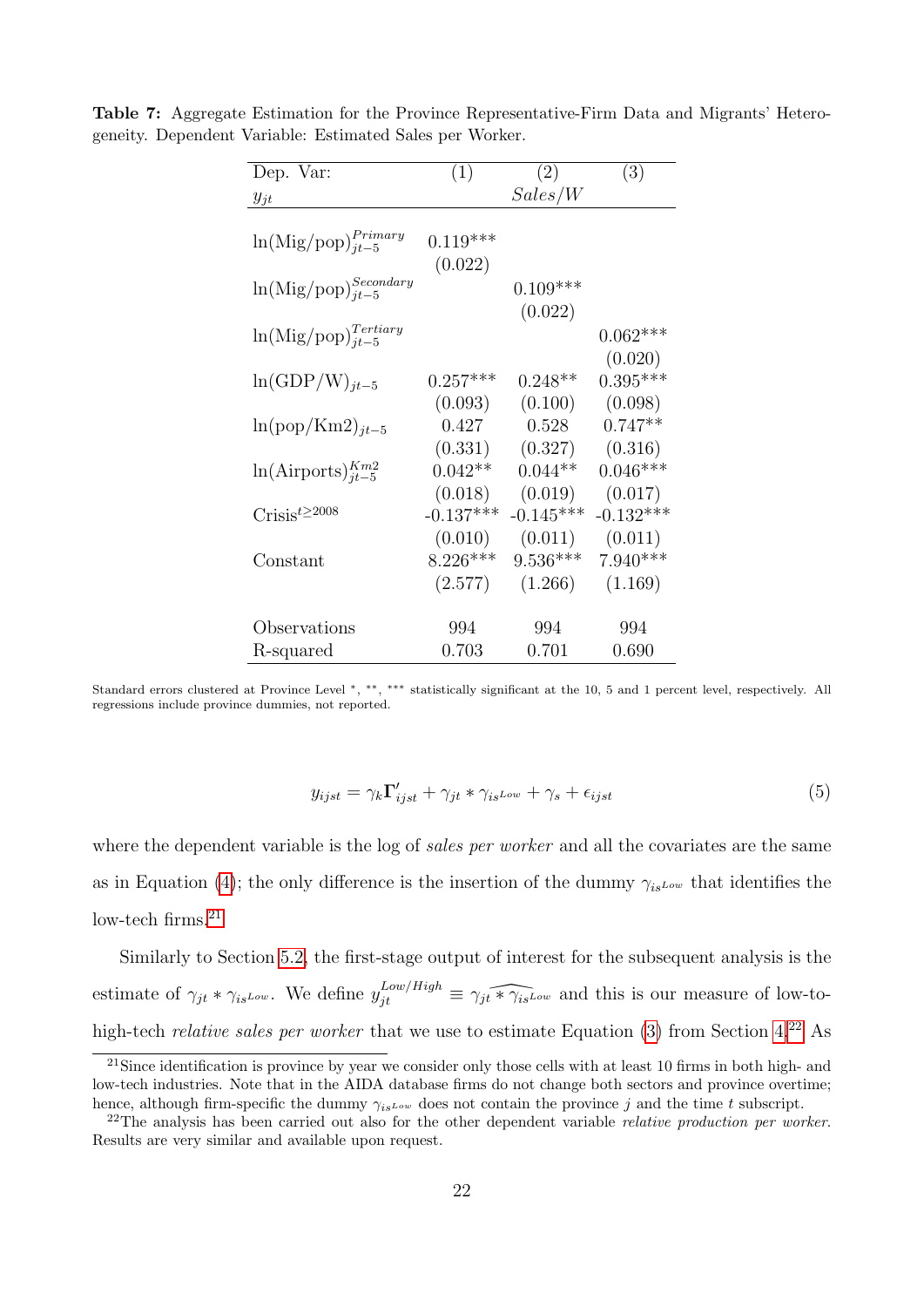in Section [5.2,](#page-16-0) we use weighted least squares where the weights are obtained from the inverse of the standard errors of the first stage.

Results show the expected effect: an increase in the weight of migrants in the population tends to relatively favor low-tech versus high-tech sectors. Table [8](#page-24-0) reports our results: the first column reports the effect of the total migration rate, whereas we show the effects of the different types of migrants in the last three columns.

All the coefficients are highly significant at the common significance levels. The total migration rate has the expected positive effect on relative sales per worker of low-tech sectors and it is higher with respect to the baseline specification. However, the magnitude of the effect is significantly different when considering primary-educated migrants with respect to tertiaryeducated ones. More precisely, doubling the ratio of primary-educated migrants raises the low-tech sectors' sales per worker by 17.6% more than the high-tech sectors; the same doubling of tertiary-educated migrants has a 10.2% relative rise in low-tech sectors.

The goodness of fit is higher than 0.72 for all specifications and the other control variables have the expected sign.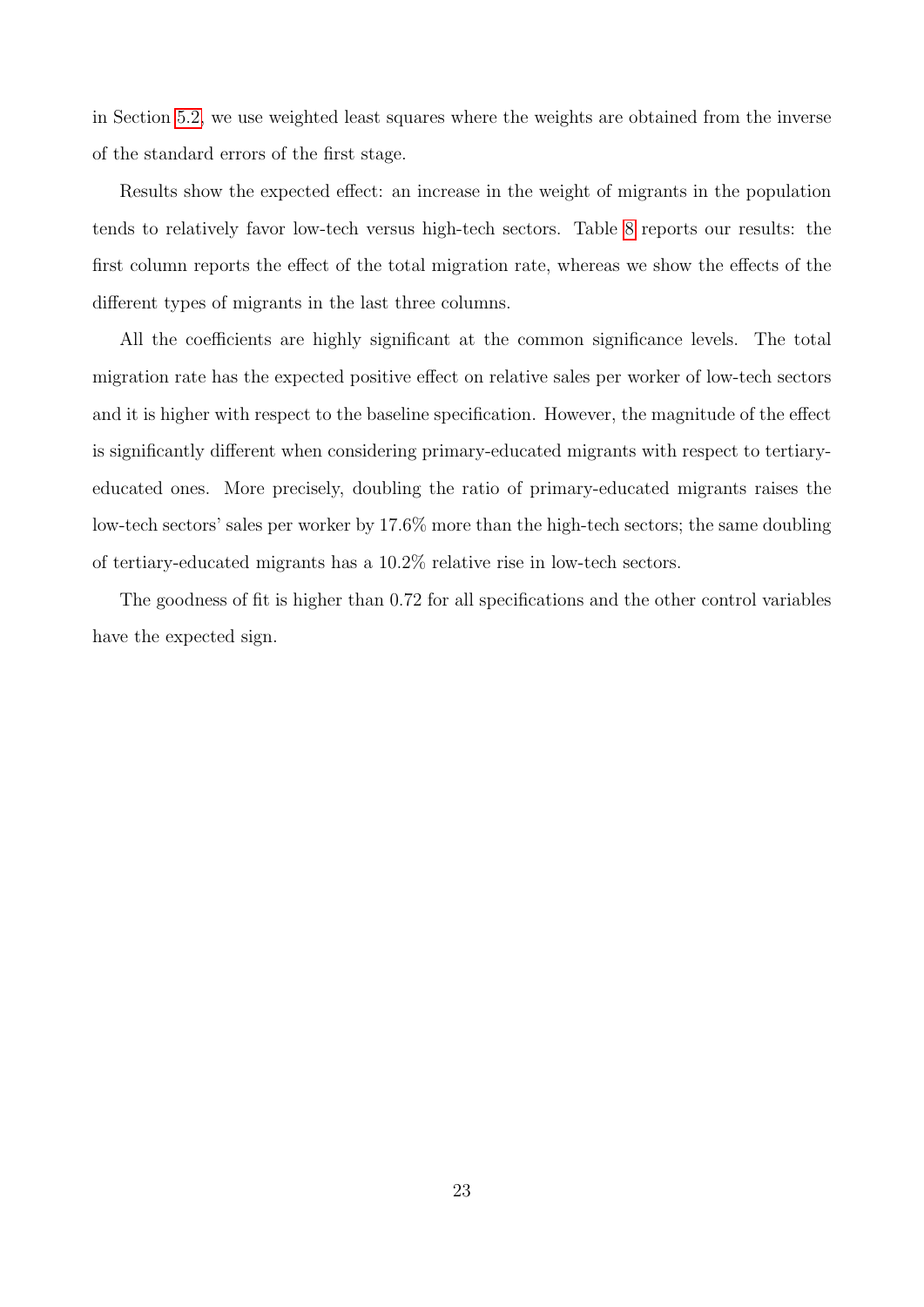| Dep. Var:                                 | (1)         | (2)                 | (3)         | (4)         |  |
|-------------------------------------------|-------------|---------------------|-------------|-------------|--|
| $\delta_{jt} * \delta_{s}^{Low}$          |             | Sales/W             |             |             |  |
|                                           |             |                     |             |             |  |
| $ln(Mig/pop)_{it-5}$                      | $0.164***$  |                     |             |             |  |
|                                           | (0.039)     |                     |             |             |  |
| $\ln(Mig/pop)^{Primary}_{jt-5}$           |             | $0.176***$          |             |             |  |
|                                           |             | (0.041)             |             |             |  |
| $\ln(Mig/pop)^{Secondary}_{it-5}$         |             |                     | $0.153***$  |             |  |
|                                           |             |                     | (0.036)     |             |  |
| $\ln(\mathrm{Mig/pop})^{Tertiary}_{jt-5}$ |             |                     |             | $0.102***$  |  |
|                                           |             |                     |             | (0.034)     |  |
| $ln(GDP/W)_{jt-5}$                        | $-0.455**$  | $-0.466**$          | $-0.464**$  | $-0.300$    |  |
|                                           | (0.210)     | (0.210)             | (0.206)     | (0.202)     |  |
| $\ln(\text{pop}/\text{Km2})_{jt-5}$       | 0.477       | 0.345               | 0.538       | 0.816       |  |
|                                           | (0.643)     | (0.627)             | (0.661)     | (0.677)     |  |
| $ln(Airports)_{it-5}^{Km2}$               | $0.058*$    | $0.057*$            | $0.060*$    | $0.061**$   |  |
|                                           | (0.030)     | (0.029)             | (0.031)     | (0.028)     |  |
| $\text{Crisis}^{t\geq 2008}$              | $-0.103***$ | $-0.099***$         | $-0.108***$ | $-0.093***$ |  |
|                                           | (0.022)     | (0.021)             | (0.023)     | (0.023)     |  |
| Constant                                  | $7.208***$  | $7.934***$          | $7.128***$  | $5.247**$   |  |
|                                           |             | $(2.005)$ $(1.975)$ | (2.097)     | (2.084)     |  |
|                                           |             |                     |             |             |  |
| Observations                              | 987         | 987                 | 987         | 987         |  |
| R-squared                                 | 0.730       | 0.732               | 0.729       | 0.724       |  |

<span id="page-24-0"></span>Table 8: Estimation for the Relative (Low-Tech vs High-Tech) Sales per Worker.

Standard errors clustered at Province Level \*, \*\*, \*\*\* statistically significant at the 10, 5 and 1 percent level, respectively. All regressions include province dummies, not reported. Regression are weighted using the inverse of the standard error of first stage estimation for  $\gamma_{jt} * \gamma_s^L^{ow}$ .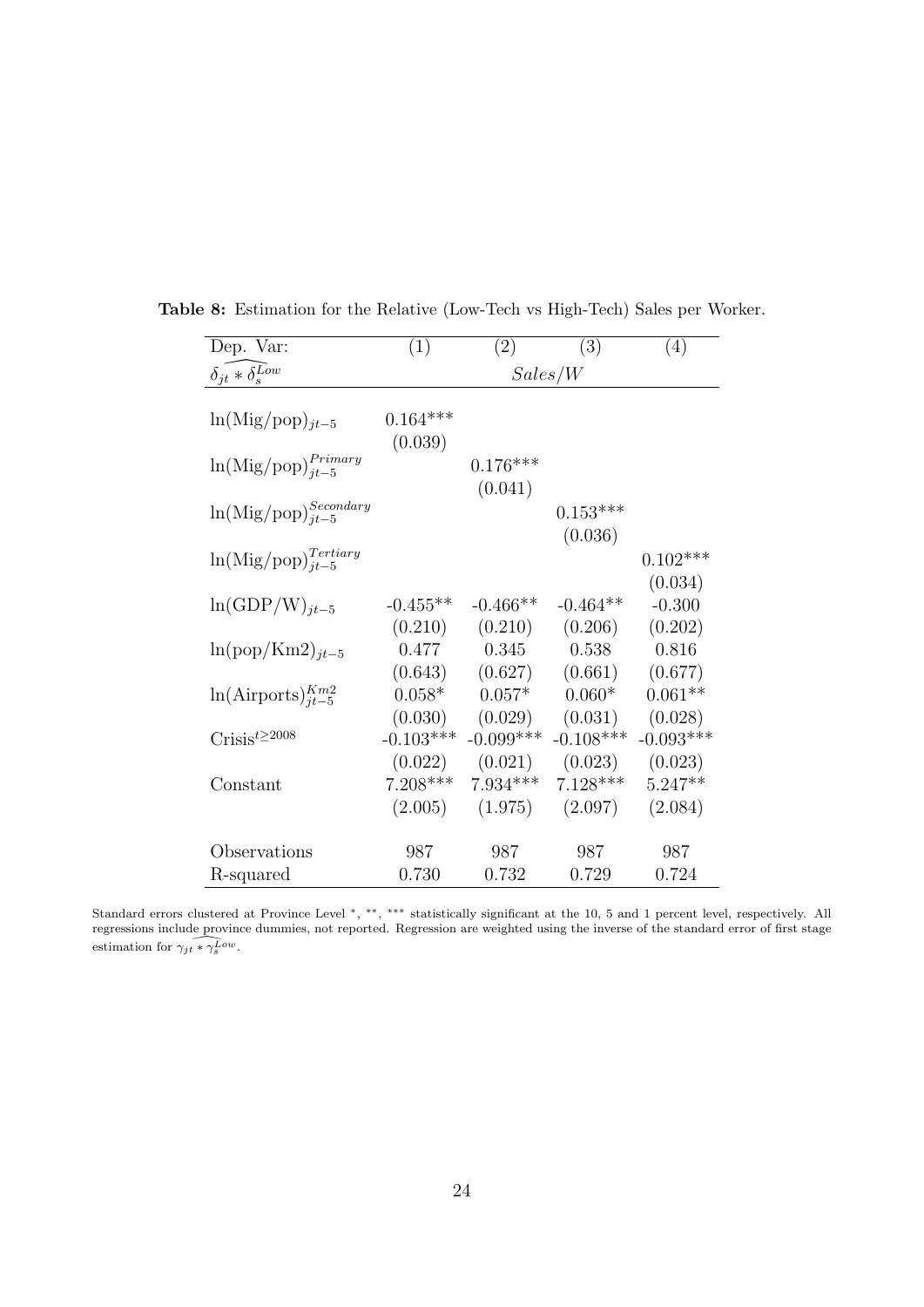#### <span id="page-25-0"></span>6 Concluding remarks

We have proposed a simple empirical model to uncover the possible lagged effect of migration on different measures of firm's performance at the sector-province level and at the province level. We presented results on the level and then distinguishing between high- and low-tech sectors.

When migrants' presence rises in the province, we obtain a general increase in the performance of the average local firm. But the effect is uneven among the sectors. A significant effect is found for the relatively low-tech sectors. This is confirmed also when considering the relative performance of low- to high-tech sectors.

Moreover, non native residents are not all the same. Italy is a very interesting case since its immigration has been highly diverse in terms of nationalities (189 nationalities). We split the non natives in different subgroups according to the education attainment of the different nationalities in order to approximate the different levels of human capital.

An increase in the rate of migrants coming from countries with a higher presence in Italy of low-educated migrants does favor low-tech sectors relatively more with respect to high-tech ones. This is consistent with the old intuition of the Rybczynski theorem of international trade under the plausible assumption that low-tech sectors use production techniques that are intense in low-skill migrants.

Quantitatively, our estimates show that ceteris paribus when doubling the presence of migrants over the total population this induces a significant increase in the general performance of average provincial firms – in the order of 9-12 per cent in sales per worker.

Some caveats of our analysis are important to highlight. First, as shown in Figure [1,](#page-8-0) the rise in non native presence has not been smooth over the years because of the amnesties that occurred since the mid-90s. A further analysis should take into consideration these jumps in the time series.

Secondly, the presence of illegal migrants should be acknowledged. The same jumps in the stock of migrants pinpoint to the non-negligible quantity of this phenomenon. Data on illegal migration are very difficult to obtain, especially at the detailed geographical level needed for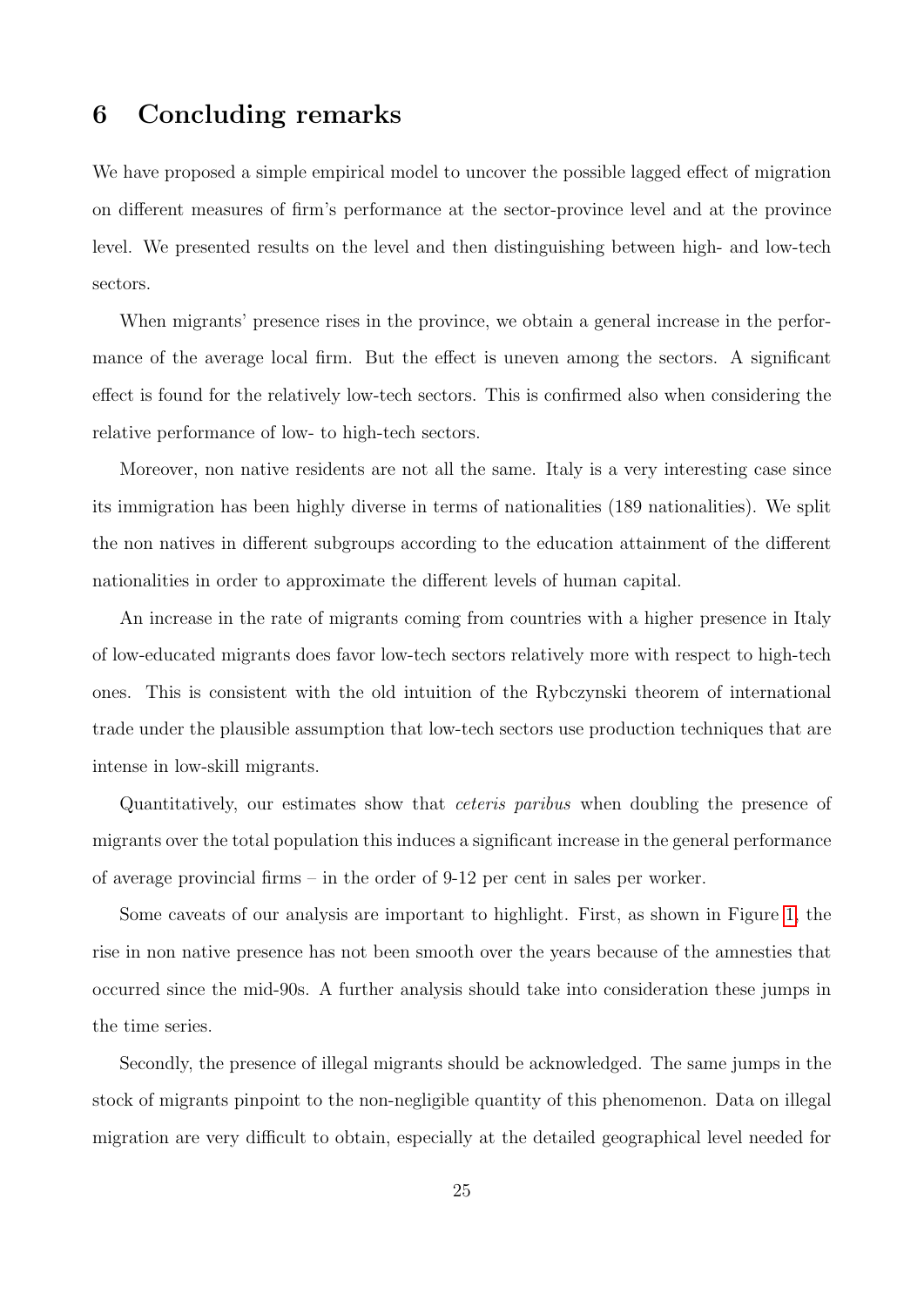our analysis. We could only infer that some of the variability in our dependent variables cannot be explained by the sole legal migrant ratio. However, illegal migrants are more subject to the phenomenon of brain waste (i.e. under-utilization of their human capital, see for instance [Coniglio et al.](#page-27-10) [\(2009\)](#page-27-10)) and we can guess that their omission from the analysis would downward bias especially the effect of low-skill migrants.

In conclusion, the increase in the weight of migrants is associated to an increase in general firms' performance. However, this increase is not even and tend to favor low-tech sectors with respect to high-tech sectors.

This evidence should be important in guiding next reforms in the migration law in Italy.

#### References

- <span id="page-26-2"></span>Accetturo, A., Bugamelli, M., and Lamorgese, A. (2012). Welcome to the machine: firms' reaction to low-skilled immigration. Temi di discussione (Economic working papers) 846, Bank of Italy, Economic Research and International Relations Area.
- <span id="page-26-3"></span>Bettin, G., Turco, A. L., and Maggioni, D. (2012). A firm-level perspective on migration. Development Working Papers 328, Centro Studi Luca d'Agliano, University of Milano.
- <span id="page-26-0"></span>Borjas, G. J. (2003). The labor demand curve is downward sloping: Reexamining the impact of immigration on the labor market. The Quarterly Journal of Economics, 118(4):1335–1374.
- <span id="page-26-4"></span>Borjas, G. J., Freeman, R. B., and Katz, L. (1996). Searching for the effect of immigration on the labor market. American Economic Review, 86(2):246–51.
- <span id="page-26-1"></span>Borjas, G. J. and Katz, L. F. (2007). The Evolution of the Mexican-Born Workforce in the United States, pages 13–56. University of Chicago Press.
- <span id="page-26-5"></span>Bratti, M., Benedictis, L., and Santoni, G. (2014). On the pro-trade effects of immigrants. Review of World Economics, pages 1–38.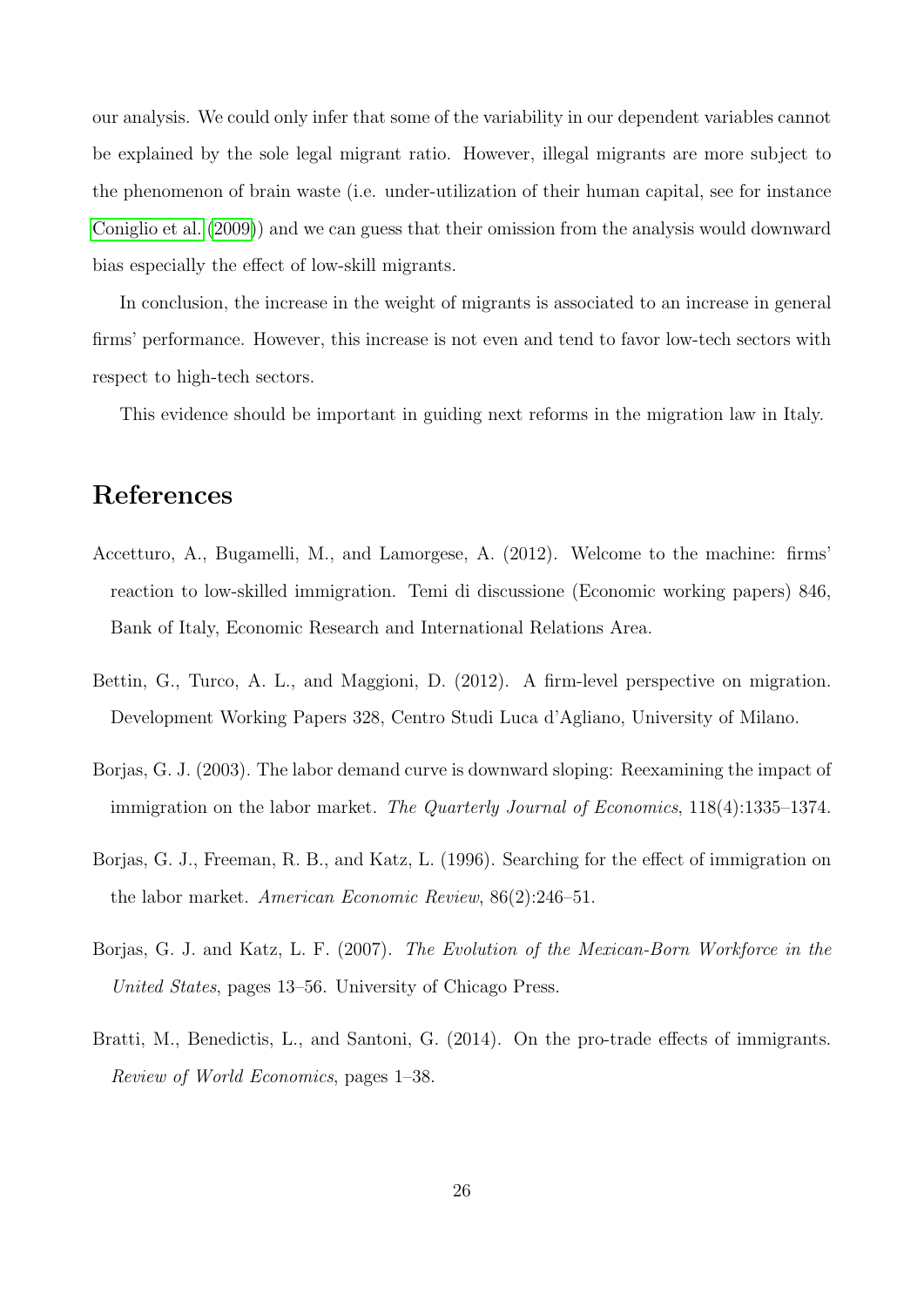- <span id="page-27-8"></span>Brunello, G. and Cappellari, L. (2008). The labour market effects of Alma Mater: Evidence from Italy. Economics of Education Review, 27(5):564–574.
- <span id="page-27-0"></span>Card, D. (2007). How Immigration Affects U.S. Cities. CReAM Discussion Paper, (11).
- <span id="page-27-4"></span>Card, D. and Lewis, E. G. (2007). The diffusion of mexican immigrants during the 1990s: Explanations and impacts. In Mexican Immigration to the United States, NBER Chapters, pages 193–228. National Bureau of Economic Research, Inc.
- <span id="page-27-10"></span>Coniglio, N. D., DeArcangelis, G., and Serlenga, L. (2009). Intentions to Return of Clandestine Migrants: The Perverse Effect of Illegality on Skills. Review of Development Economics, 13(4):641–657.
- <span id="page-27-1"></span>D'Amuri, F. and Peri, G. (2014). Immigration, jobs and employment protection: evidence from europe before and during the great recession. Journal of the European Economic Association, (forthcoming).
- <span id="page-27-9"></span>Docquier, F., Lowell, B. L., and Marfouk, A. (2008). A gendered assessment of the brain drain. Policy Research Working Paper Series 4613, The World Bank.
- <span id="page-27-6"></span>Dustmann, C. and Glitz, A. (2014). How Do Industries and Firms Respond to Changes in Local Labor Supply? Journal of Labor Economics, forthcoming.
- <span id="page-27-3"></span>Gandal, N., Hanson, G. H., and Slaughter, M. J. (2004). Technology, trade, and adjustment to immigration in israel. European Economic Review, 48(2):403–428.
- <span id="page-27-5"></span>González, L. and Ortega, F. (2011). How do very open economies adjust to large immigration flows? evidence from spanish regions. *Labour Economics*,  $18(1):57-70$ .
- <span id="page-27-2"></span>Hanson, G. H. and Slaughter, M. J. (2002). Labor-market adjustment in open economies: Evidence from us states. Journal of International Economics, 57(1):3–29.
- <span id="page-27-7"></span>Hunt, J. and Gauthier-Loiselle, M. (2010). How much does immigration boost innovation? American Economic Journal: Macroeconomics, 2(2):31–56.